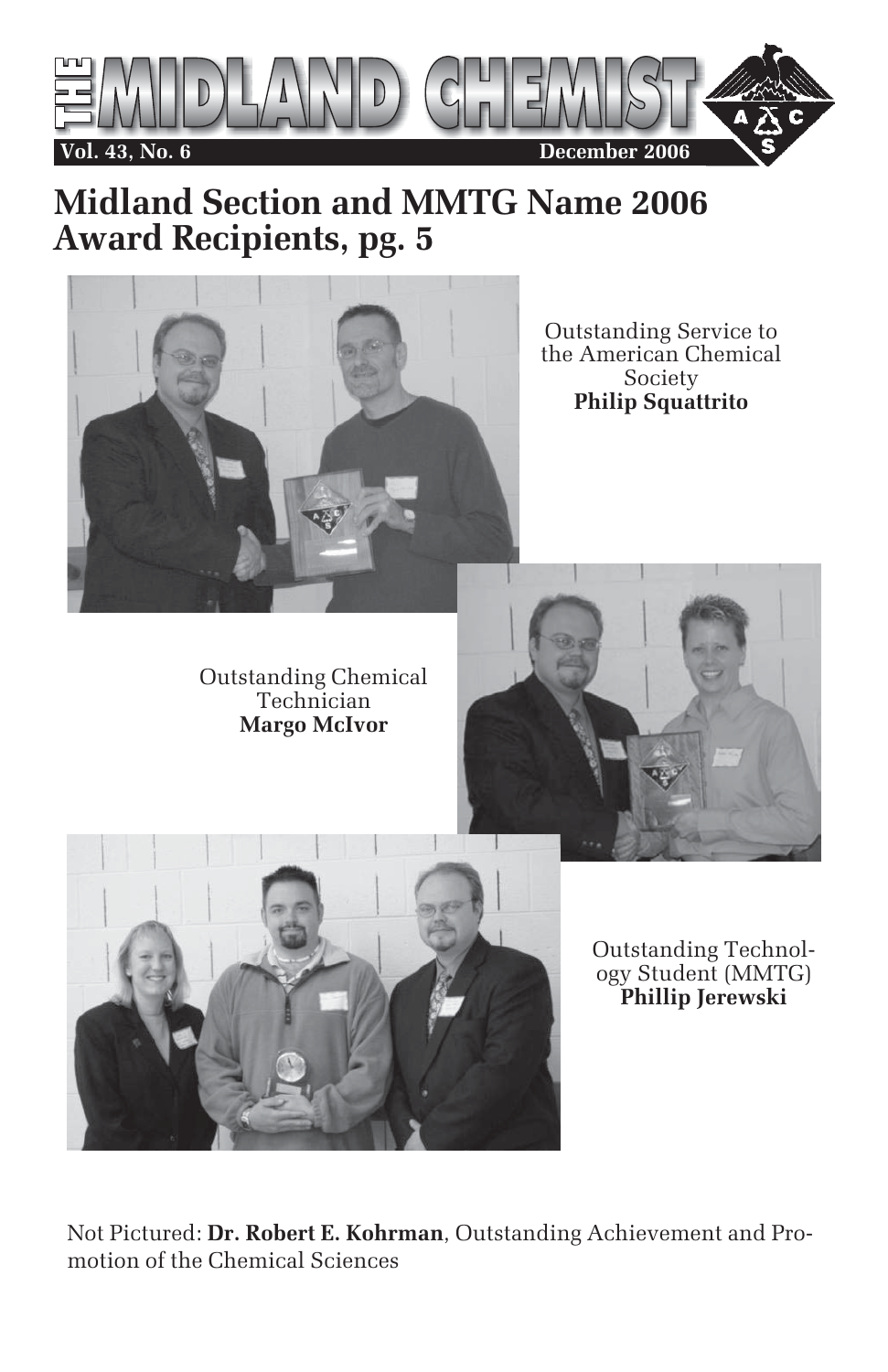

Volume 43, Number 6 December 2006

## *In This Issue*

| CMU Student Receives Scholarship from Midland Section  10       |  |
|-----------------------------------------------------------------|--|
| Midland Section Participates in Educator's Open House  11       |  |
| 2007 Midland Section Board Meetings Scheduled  11               |  |
|                                                                 |  |
|                                                                 |  |
|                                                                 |  |
|                                                                 |  |
|                                                                 |  |
| CMU ACS Affiliate Receives "Outstanding" Award  17              |  |
| Letter to the Editor: ACS Election Procedures Need Revision  18 |  |
|                                                                 |  |
|                                                                 |  |
|                                                                 |  |
|                                                                 |  |
| Important Dates on the ACS Midland Section Calendar  26         |  |

*The Midland Chemist* is published sixtimes a year by the Midland Section of the American Chemical Society.

American Chemical Society Midland Section PO Box 2695 Midland, MI 48641-2695 http://membership.acs.org/M/Midl

#### *Volunteer Staff*

| 989-832-7485                   |  |
|--------------------------------|--|
| ann.birch@editech-mi.com       |  |
|                                |  |
|                                |  |
|                                |  |
| James R. Birch  Design, layout |  |

Please submit all articles and photographs to the editor, Ann Birch. Instructions for article submission are on the Midland Section web site, as is contact information for other staff members. Authors can also contact Ann directly with any questions.

Neither *The Midland Chemist*, nor the Midland Section, nor the American Chemical Society assumes any responsibility for the statements and opinions advanced by contributors of or to *The Midland Chemist*.

© Copyright 2006 Midland Section of the American Chemical Society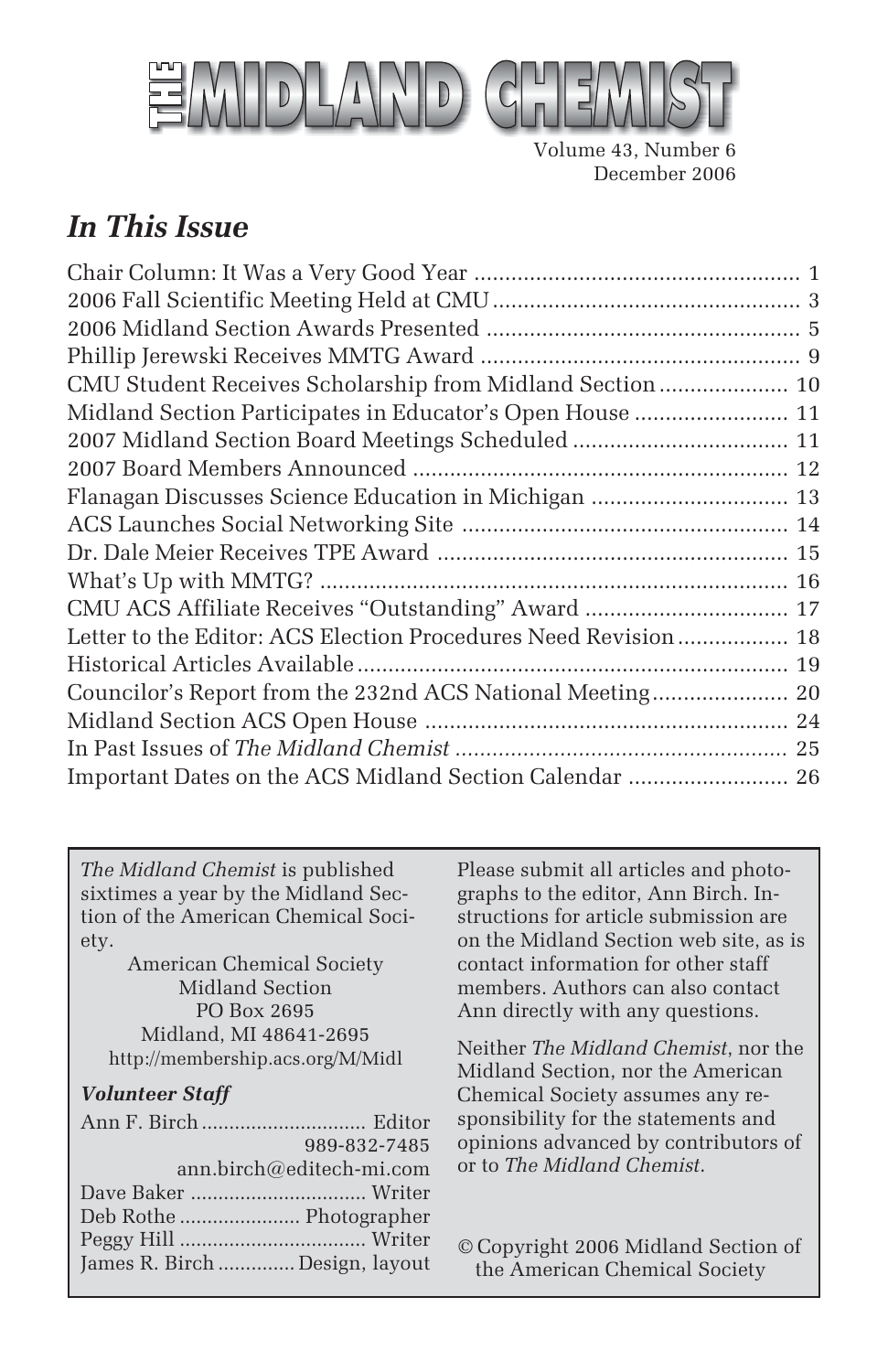## *Chair Column*

## **It Was a Very Good Year**

mazingly enough, my time at the helm of the Midland Section of the American Chemical Society is coming to an end with the publication of this month's column. As you can imagine, the year has flown by, filled with all of the events and interactions the Midland Section provides. While it has been quite a task, it's also been an incredible time.

I'd like to thank the many, many members and volunteers of the Section for creating a brilliant organization aligned with the American Chemical Society that yields so many wonderful results. Our Section's activities align perfectly with the ACS's mission statement, "To advance the



ACS Midland Section

broader chemistry enterprise and its practitioners for the benefit of Earth and its people." We here in Midland and the surrounding areas have developed an organization that:

- Provides both its members and the local public with a sense of community
- Broadly recognizes and awards its outstanding members
- Continuously produces programs that garner national recognition
- Provides volunteers to many ACS national committees
- Reaches out to teachers, industry members, students, administration, retirees, and the public

• Provides chemical education that benefits both Earth and its people. Wow. And I can think of no better outcome for our organization and members' efforts. We've kept this secret of "chemistry" to ourselves for far too many decades—now's the time to share and prove what we have to offer the world, and helping guide this journey has been one of the most rewarding and enjoyable experiences of my short three-and-a-half decades on this planet! Thank you so much for the opportunity to lead such a fantastic organization.

At the beginning of the year, I asked the question "What's in it for me?" and promised to answer this question, especially in light of increasing demands for our attention and time. And over the course of the year, I had this question answered many, many times, and the answer is this: "*Everything's in it for you*." If you don't know what I'm speaking of, then I personally invite you to attend one of our many events, roll up your sleeves and get involved, and then tell me if you still don't know what I'm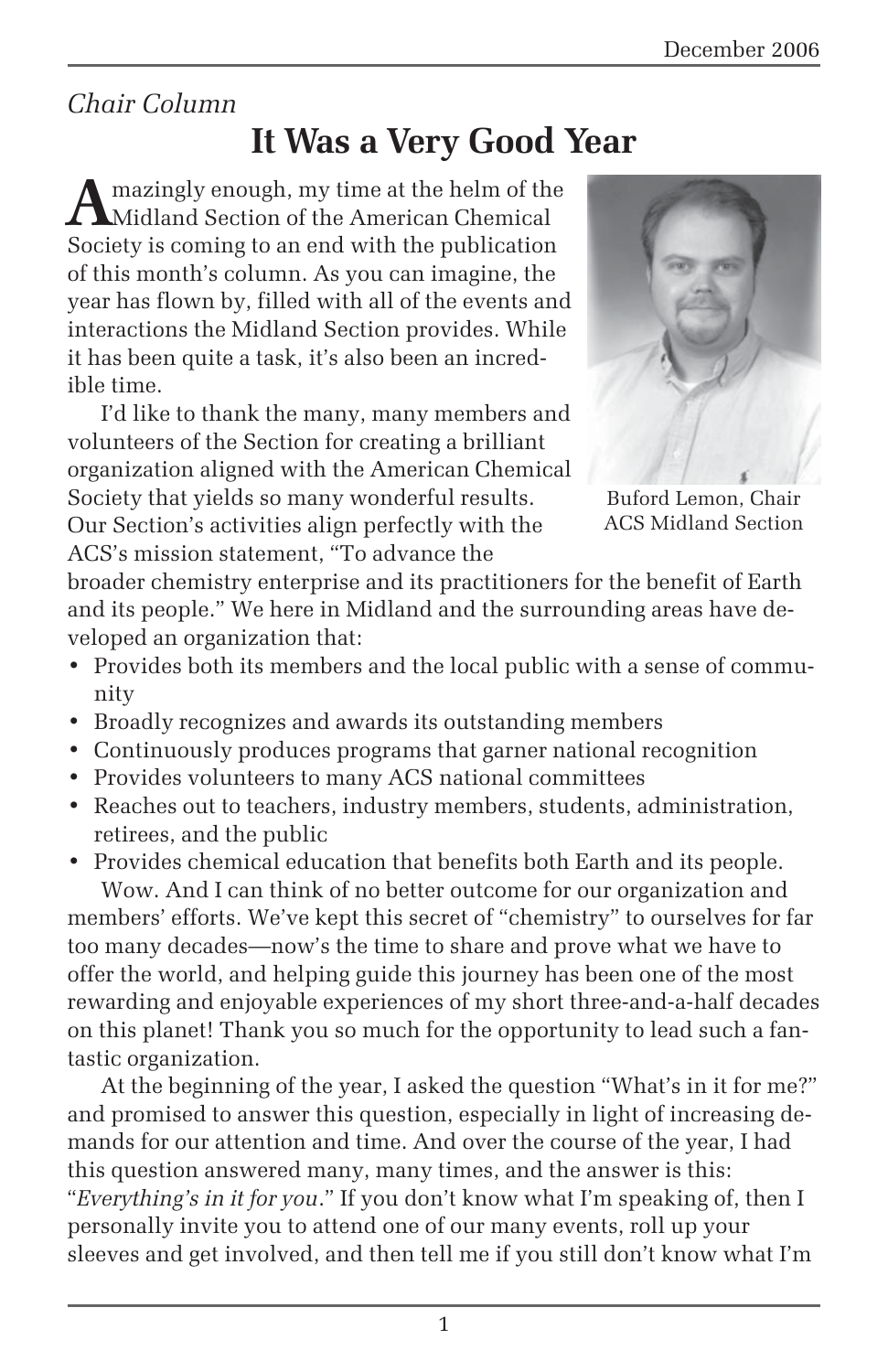talking about. I doubt that will be the case.

On a more down-to-earth note, I'd like to call upon each of you for two specific requests of your time and energy. First, I'd like you to look around—at work, home, places of worship, in your neighborhood—and encourage fellow chemical practitioners to join ACS and the Midland Section. Our ranks are not representative of our local population of chemists and those involved with the chemical enterprise, and a lot of people are missing out on the fun. Second, I would like to encourage you (*yes, you*) to consider chairing one of our many committees (which can be found on our website, http://membership.acs.org/M/Midl/) or running for an elected position. While we maintain an incredible number of active programs here at the Midland ACS, we have a very small, very select group of people who do a lot of heavy lifting and would welcome your help and input.

Finally, I would like to thank a few people who have made my time as chair such a blast. Ann Birch, Kurt Brandstadt, Eldon Graham, Gretchen Kohl, Pat Smith, Dee Strand, and Joel Kern—"Thank you" for all of your support and inspiration over the last year. Thank you, thank you, and thank *you*. And extra-special thanks to my incredible wife and partner-incrime, Dr. Melinda Keefe, for simultaneously tolerating and encouraging both this and all of my crazy shenanigans…you're the best!

Au revoir,



- Technical writing
	- Editing
		- Technical graphics
			- Electronic publishing
				- Training
					- Consulting

Struggling with a crucial conference paper, presentation, thesis, or report? Need a manual for new equipment, a computer program or a work process?

Editech is a full-service technical communication firm that specializes in chemistry-related documentation. Contact us todav!

Visit Editech at www.editech-mi.com or call (989) 832-7485.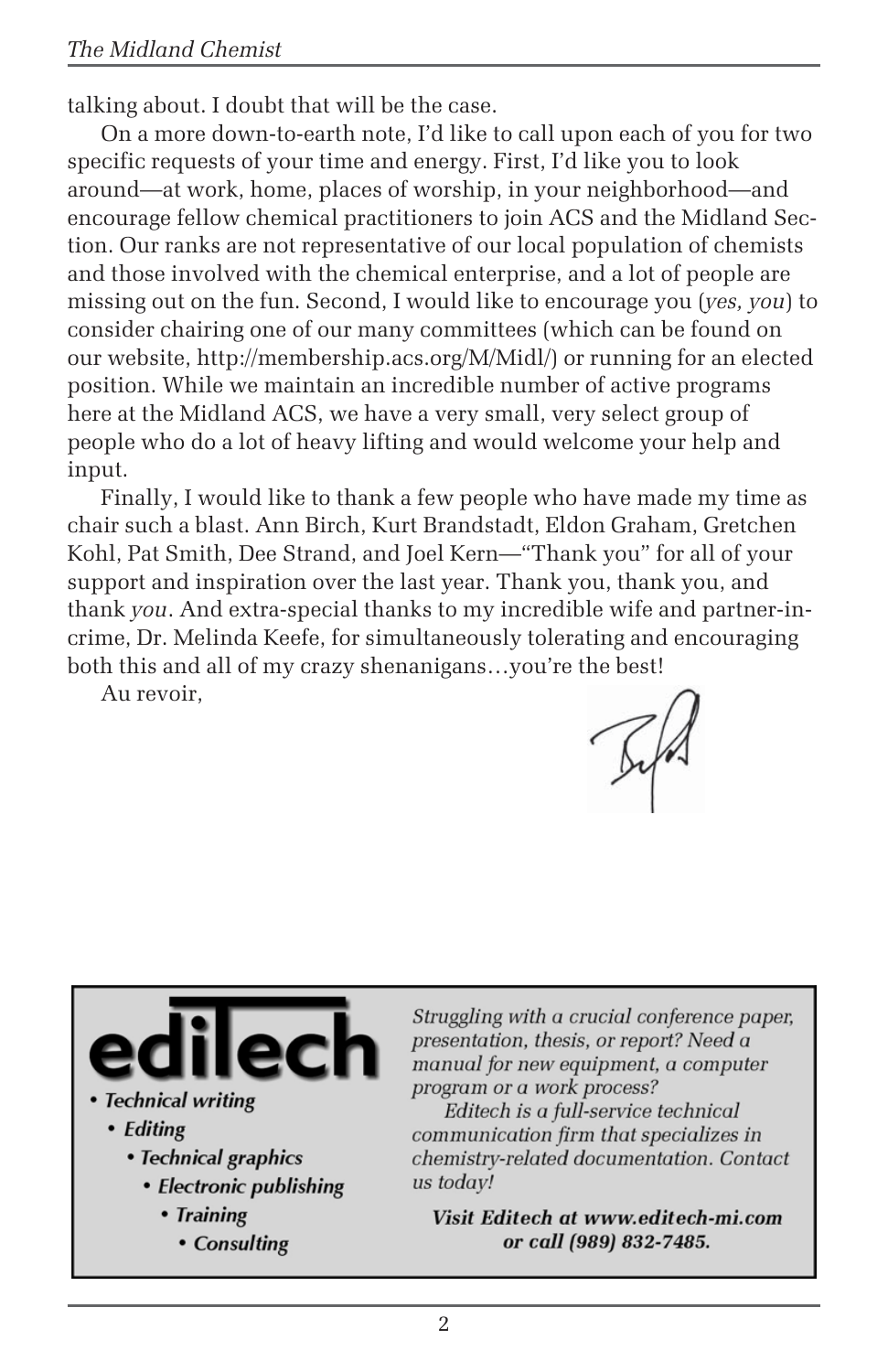# **2006 Fall Scientific Meeting Held at CMU**

*By Robin J. Hood and Wendell L. Dilling*

The attendees at this year's Fall Scientific Meeting heard an outstanding keynote presentation by Dorothy Horan, coordinator of science for

the Midland Public Schools, on the proposed new science education requirements for public schools in Michigan. If the proposed requirements for graduation are approved, every high school student in Michigan will be required to have one credit (the equivalent of one full year course) of biology, one credit of either chemistry or physics, and one additional credit of science, such as geology, physics, or chemistry.

The 62nd Midland Section ACS FSM was held on Saturday morning, October 21, at the Dow Science Building on the campus of Central Michigan University. After registration, enjoying some refreshments, mounting posters, etc., the attendees



*Keynote speaker Dorothy Horan*

were welcomed to the FSM and the CMU Chemistry Department by Dr. David Ash, Chemistry Department chairperson. Dr. Buford Lemon, Dow Chemical and chair of the Midland Section, then presented several Section awards and recognized the 50-year members. (Note: The October issue of *The Midland Chemist* included an article on the 50-year members.)

The award presentations were followed by Horan's presentation and a panel discussion on the keynote topic, including its impact on the training of teachers of the sciences. Dr. Dee Strand, Dow Chemical and chair-elect of the Midland Section, chaired the panel, which consisted of Horan, Dr. Claudia Douglass, chairperson, Department of Biology at CMU, and Dr. Stanley Hirschi, past chairperson, Department of Physics at CMU. Douglass and Hirschi have been very active in science teacher education

#### *We're responsible . . .*

In 1988, the American Chemistry Council (ACC) launched Responsible Care® to respond to public concerns about the manufacture and use of Chemicals. Through this initiative, Dow Corning Corporation and other ACC members and partners are committed to continually improving our responsible management of chemicals.

We're responsible because we care.

#### **DOW CORNING**



<sup>© 2001</sup> Dow Corning Corporation. *Dow Corning* is a registered trademark<br>of Dow Corning Corporation. *Responsible Care* is a registered service mark<br>of the American Chemistry Council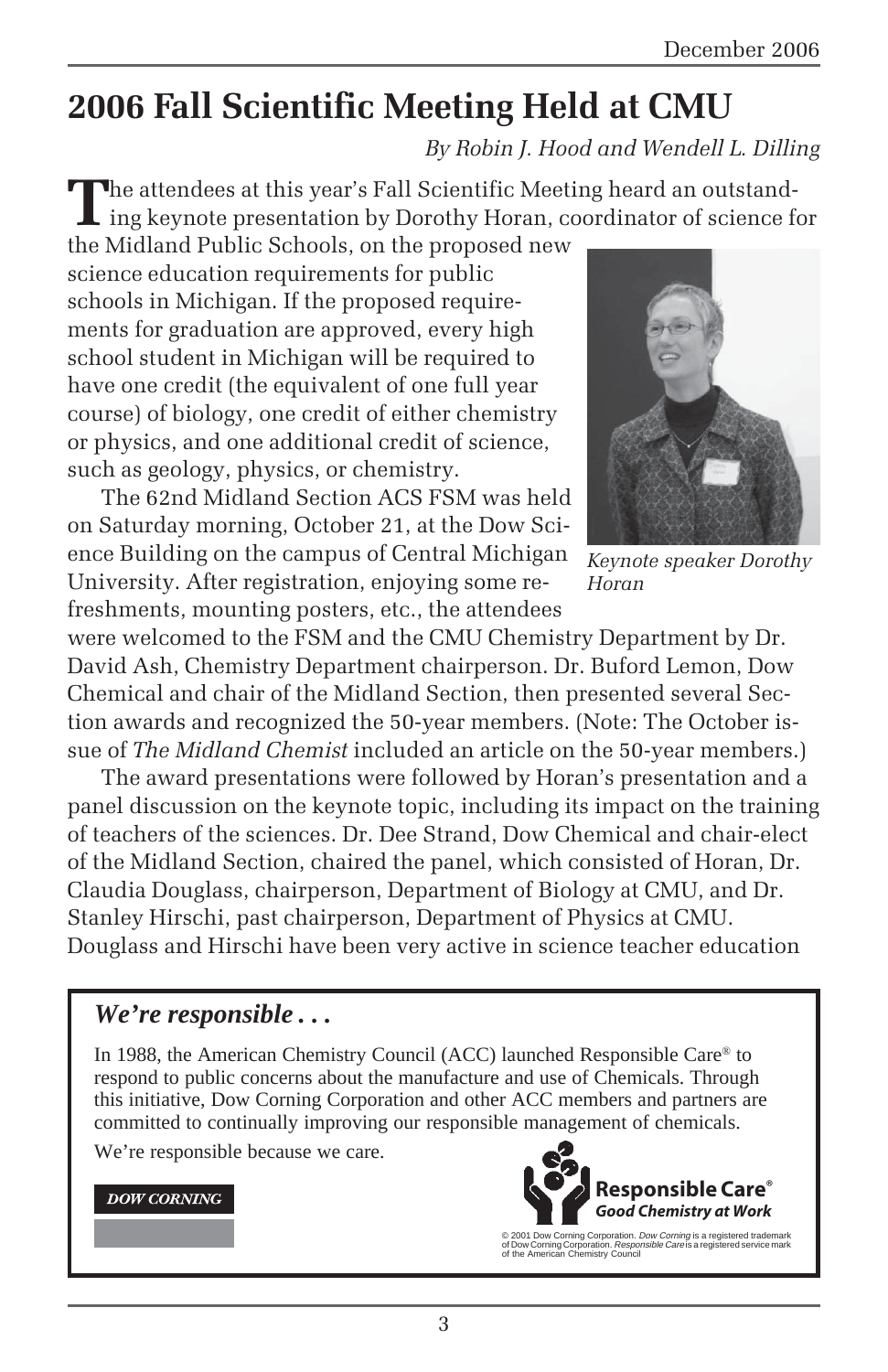#### at CMU.

The panel discussion was followed by the presentation of 34 posters on current chemistry activities and research, and more refreshments over a period of two hours.

Attendance at this year's meeting totaled 72 with the following breakdown of affiliations: CMU 41, Alma College 3, Ferris State University 3, Midland Public Schools 1, Dow Corning Corp. 6, Dow Corning Corp. retiree 1, Dow Chemical Co. 4, Dow Chemical Co. retiree 3, Michigan Molecular Institute 3, MMI retiree 1, Editech 1, Mid-Michigan Technician Group 3, not listed 2.

The assistance of Ann Birch for assembling and printing the program

booklet as part of the October issue of *The Midland Chemist*, Angelo Cassar for photography at the meeting, and several CMU ACS student affiliate members for registration and facilities setup and takedown is gratefully acknowledged.





*Poster presentations introduced emerging technology at the Fall Scientific Meeting.*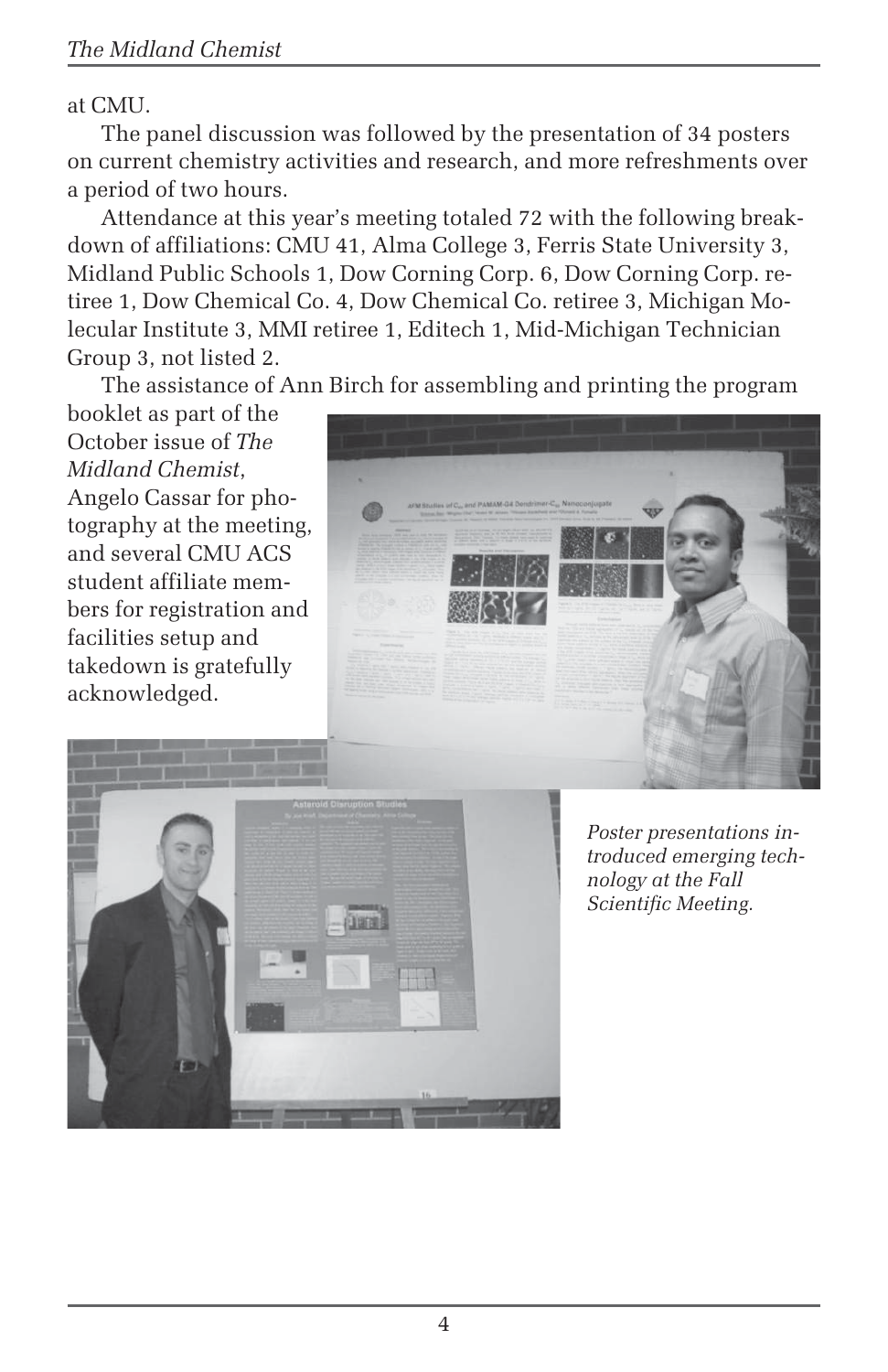# **2006 Midland Section Awards Presented**

*By Minghui Chai*

### **Outstanding Achievement and Promotion of the Chemical Sciences**

## **Dr. Robert E. Kohrman**

### *Central Michigan University*

- 38 years at Central Michigan University
- 1968 Joined Central Michigan University (CMU)
- 1972 Promoted to Associate Professor at CMU
- 1974-75 American Council on Education Fellow in Academic Administration at CMU
- 1977 Promoted to full professor at CMU
- 1987–92 Chair, Department of Chemistry at CMU
- 1993–97 Associate Dean, College of Arts and Science at CMU
- 2002–2003 Interim Provost of Central Michigan University
- 1997–present, Dean, College of Science and Technology at CMU
- 2005 Endowed Robert E. and Cordelia B. Kohrman Scholarship for College Junior Student Major in Chemistry with Outstanding Performance in Organic Chemistry

### *Education*

- 1963 BSc Chemistry, University of Michigan
- 1965 MS Chemistry, Miami University
- 1966–68 National Institutes of Health Predoctoral Fellow, Massachusetts Institute of Technology
- 1968 PhD Organic Chemistry, Massachusetts Institute of Technology

### *Professional Activities*

- Successfully acquired funds from ACS Project SEED Program in1980s and early 1990s
- Awarded instrument grant from National Science Foundation, 1983–84
- Awarded Petroleum Research Fund from ACS, 1983–86
- Awarded Research Excellence and Economic Development Fund, State of Michigan, 1988
- Awarded ILI grant from National Science Foundation, 1991–92
- Awarded grant from Hewlett Packard Corporation, 1992
- Member of the ACS and the Midland Section ACS:
- Reviewer for different funding agencies and journals
- Consultant for various companies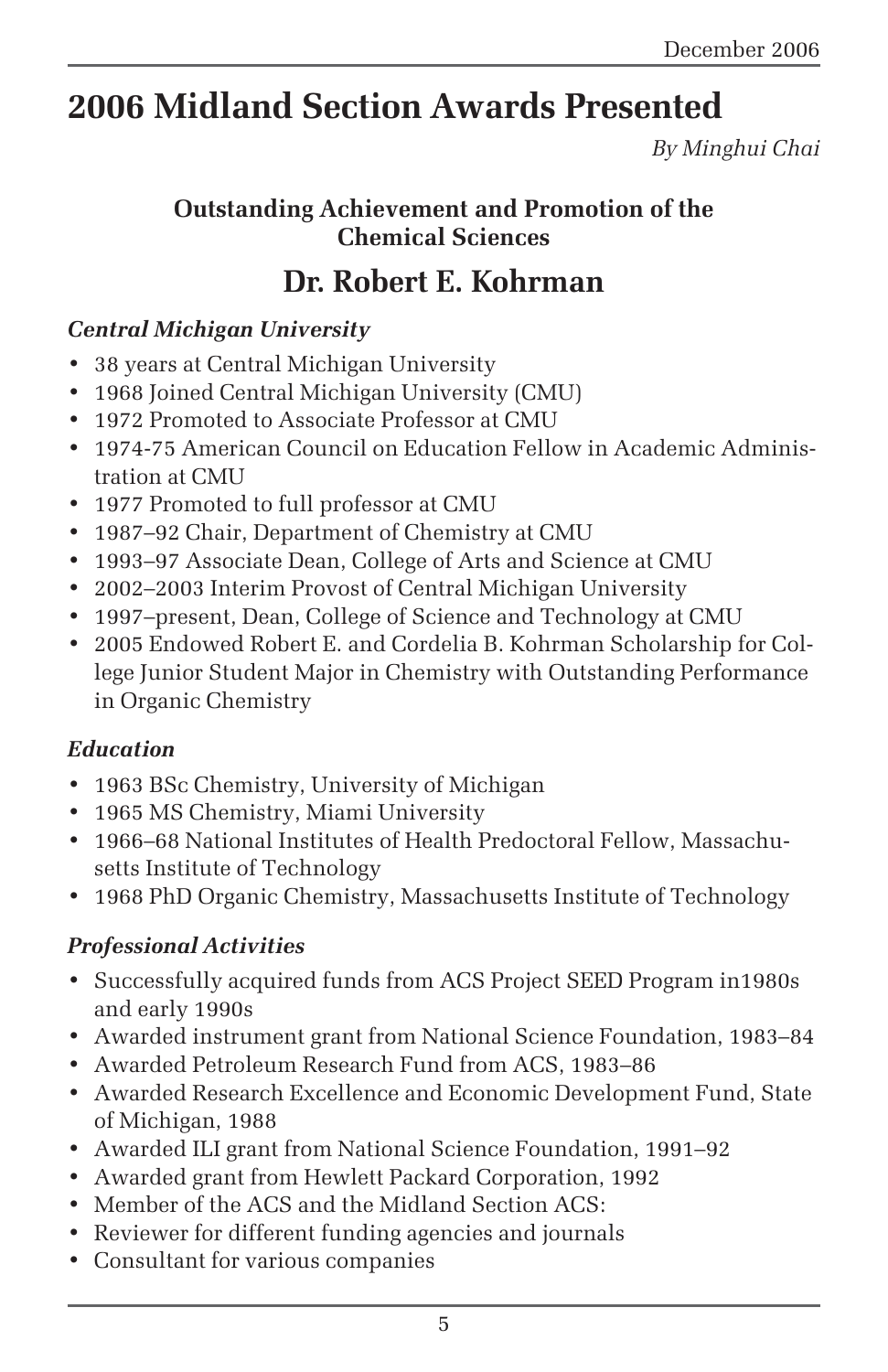- Served as member and/or chair in variety of committees, advisory boards and programs in the Chemistry Department and Central Michigan University since 1969
- Attended numerous short courses sponsored and organized by ACS, CUR (Council for Undergraduate Research), NSF, etc.

### *Publications*

- 22 Journal articles
- 32 Conference proceedings

### *Honors and Awards*

- 1966–68 National Institutes of Health Fellow at MIT
- 1972 Teaching Excellence Award, CMU
- 1974 Faculty Achievement Award, CMU
- 1974–75 American Council on Education Fellow in Academic Administration
- 1978 Faculty Achievement Award, CMU
- 1980–81 Research Professor Award, CMU
- 1982 Danforth Associate Award, Danforth Foundation
- 1992 Outstanding Teaching in Chemistry at College level, ACS Midland Section
- 1991 Excellence in Teaching Award, CMU
- 1993 Excellence in Teaching Award, CMU
- 1993 Centennial Award, CMU

## *Excerpts from nomination and support letters*

*"Dr. Kohrman is an intelligent and capable individual who can always be counted on to be direct and candid. He serves as a tremendous source of team support for CMU faculty and staff. His dedication to enhancing and promoting science education and involvement in mid-Michigan is truly inspiring."*

*"Bob's commitment to the education of young scientists has been steadfast through his career. He is one of the strongest voices in the Midwest in support of providing high quality undergraduate experiences, such as independent study and research projects, internships, and other capstone experiences. …He has encouraged faculty involvement in CUR, the national Council for Undergraduate Research, by paying faculty and student memberships and supporting faculty and student attendance and presentations at CUR conferences. He started the college's "Brown Bag" seminar series, which regularly includes speakers discussing approaches to improving science education."*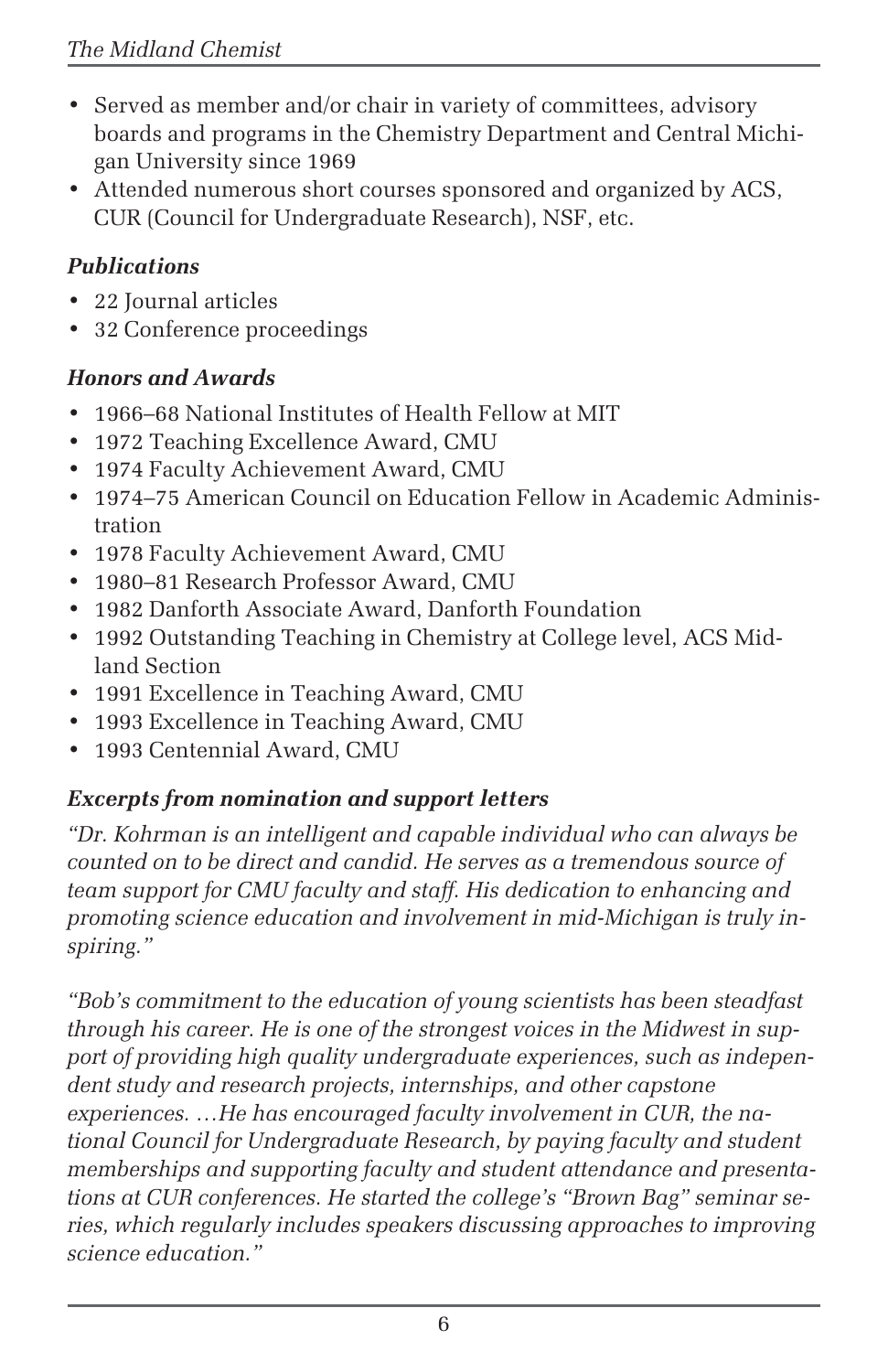## **Outstanding Service to the ACS Dr. Philip J. Squattrito**



*Philip Squattrito (r) receives his award from Section Chair Buford Lemon.*

### *Education*

- Sc.B. in Chemistry, Brown University, 1982
- M.S. in Inorganic Chemistry, Northwestern University, 1983
- Ph.D. in Inorganic Chemistry, Northwestern University, 1987

### *Direct ACS activities*

- Joined ACS, 1983
- Director, 1999–2001
- Executive Committee, 2000–2001
- Fall Scientific Meeting Committee
- Awards Committee
- Project SEED

#### *Excerpts from nomination and support letters*

*"His chairmanships of the Fall Scientific Meeting and Awards Committees were Phil's most significant service to the Midland Section. He also served as the faculty advisor to the ACS Student Affiliates at CMU. The ACSSA group was recognized as a commendable chapter in 1996-97 by the National ACS and experienced much growth during Phil's tenure as advisor. Phil is also an active researcher in structural inorganic chemistry and crystallography. He received the Provost's Award for Outstanding Research from CMU and the Midland Section Award for Outstanding Achievement in College Chemistry Teaching in 1997."*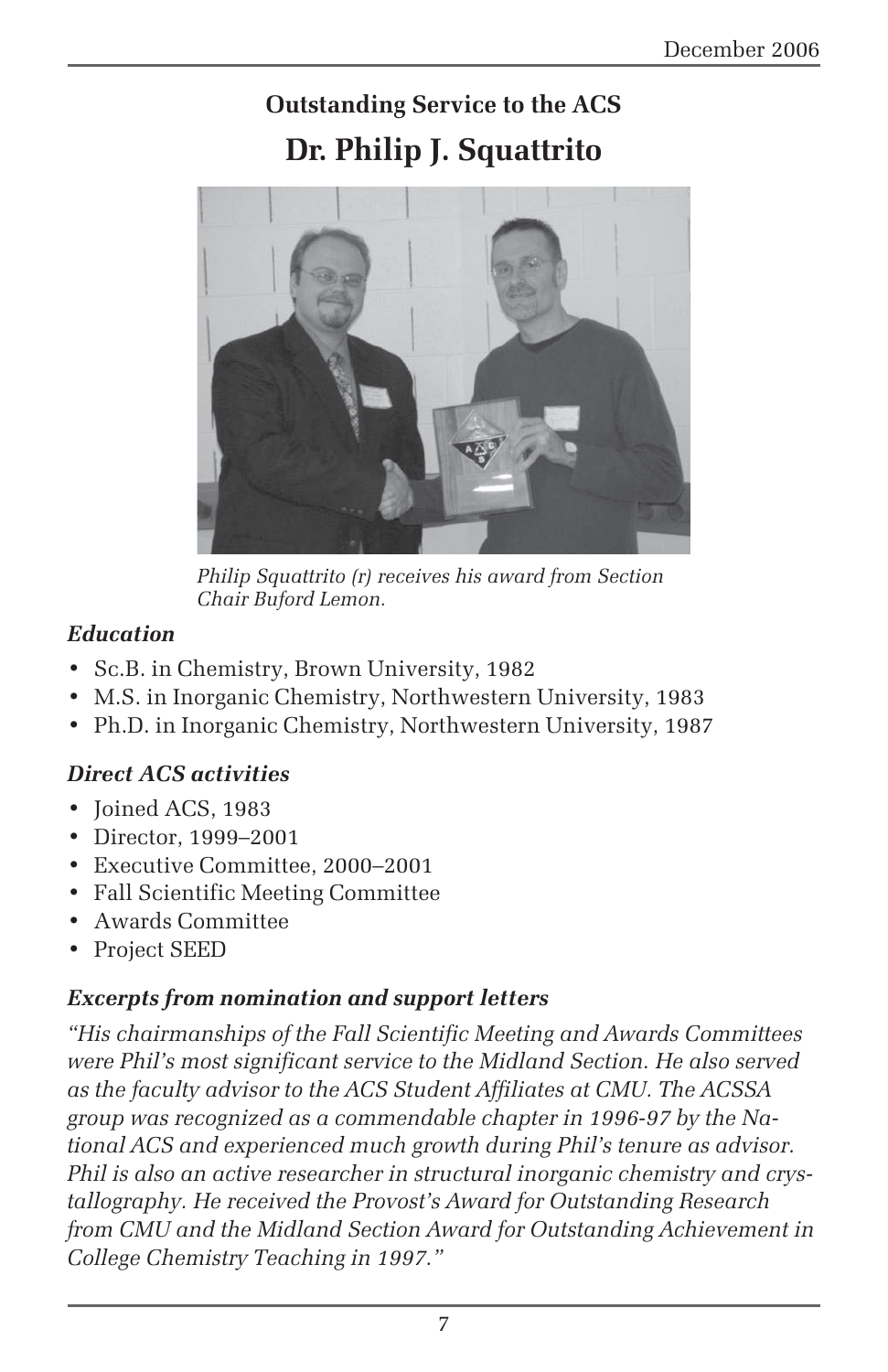# **Outstanding Chemical Technician Margo L. McIvor**



*Margo McIvor receives her award from Section Chair Buford Lemon.*

## *Work Experience and Technical Expertise*

- Technician for Dow Corning Personal Care TS&D, TAD Technical Services, 1995–96
- Technician, Personal Care TS&D, Technology Assessment, Dow Corning Corporation, 1996–2001
- Research Technician 7N, Bioscience Program, Advanced Ventures and Technologies Business, Dow Corning Corporation, 2001–present
- Member of ACS and the Society of Cosmetic Chemists
- Employee representative and auditor in the information asset management program in Cow Corning
- Member of the Dow Corning S&T (Safety & Environment) Committee
- Analytical methods development based on GC, GC/MS, FTIR, NMR, AA, EDXRF, HPLC, rheometers, particle-size analyzers, Instron, interfacial tension, color spectroscopy, and optical microscopy.
- Supporting technical service and technology assessment projects within Personal Care business function at Dow Corning
- Conducting reactions, managing equipment, and addressing ISO and GLP procedural requirements
- Team-worked in a research alliance between Dow Corning and Genencor International (Palo Alto, CA), and external research projects with several universities in Bioscience program of Dow Corning.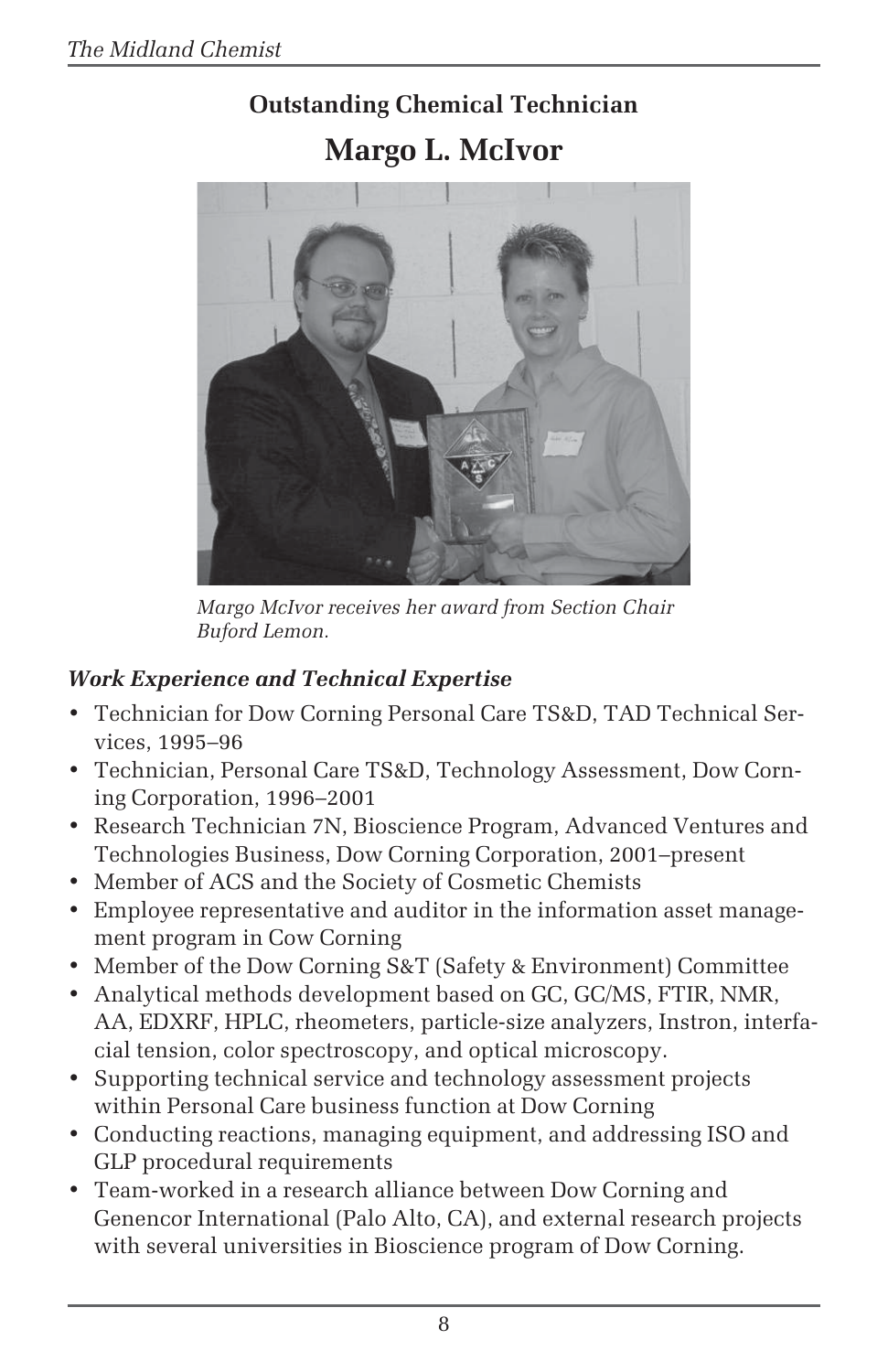### *Selected accomplishments*

- Co-authored one provisional patent
- Filed four legal invention disclosures
- Authored 20 Dow Corning technical reports
- Authored two external and ten internal paper and poster presentations

### *Excerpts from nomination and support letters*

*"…Margo is highly reliable and responsive. Given her strong work ethic, sense-of-urgency, and time management skills, her ability to quickly deliver high-quality results is competitive advantage."*

*"[Margo] handles the pressure with grace and is effective at multitasking. You can count on Margo delivering what she promises ..."*

*"What sets her apart is her consistent drive for excellence and success, top quality work, and extreme professionalism."*

# **Phillip Jerewski Receives MMTG Award**

*By Becky Swanson and Deb Mendrick*

**E**very year the MidMichigan Technician Group (MMTG) selects one **L** Delta College student for the Outstanding Technology Student Award.

This award recognizes an outstanding student completing an associate degree in chemical, chemical process, or environmental technology. This year the award was presented to Phillip Jerewski at the Fall Scientific meeting. Phillip graduated from Delta College in April 2006 with associate degrees in applied science



*Phillip Jerewski with Deb Mendrick (l) and Buford Lemon (r).*

and environmental technology. He plans to graduate from CMU in spring 2007 with a dual major in environmental and earth science. Currently Phillip is employed as a laboratory technician at The Dow Chemical Company where he has demonstrated his dedication to safety and teamwork. Phillip plans to pursue a second bachelor's degree in environmental policy and then go on to graduate school.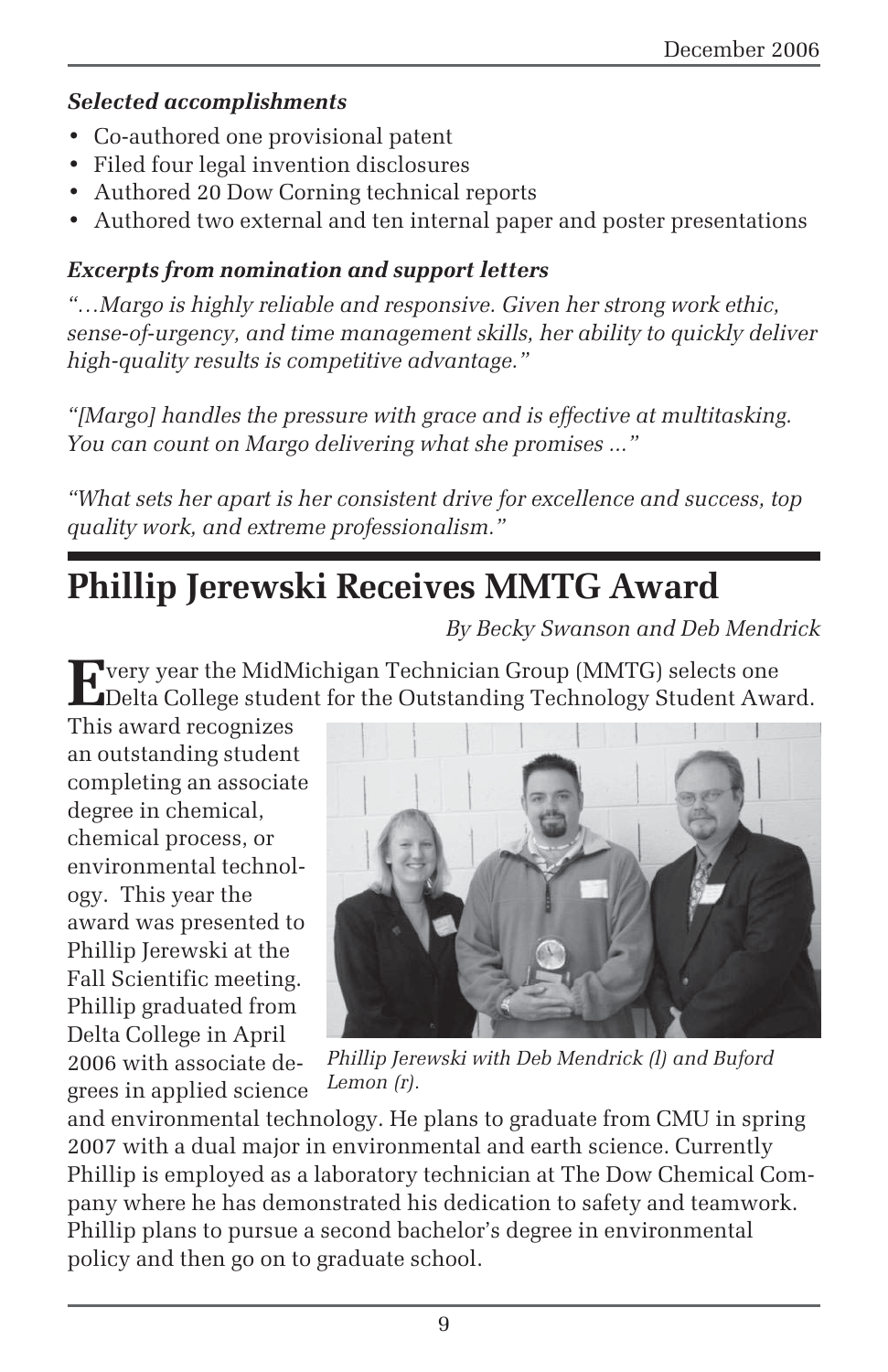# **CMU Student Receives Scholarship from Midland Section**

### *By Eldon Graham*

The Midland Section of ACS annually awards a scholarship to recog-<br>nize outstanding students studying in the field of chemistry.The Section selected Katelyn Carter as its 2007 scholarship recipient. A sophomore chemistry major from Beverly Hills, Michigan, she will receive \$1000 towards her education at Central Michigan University.

Carter has studied improvements in flame-retardant materials and the stability of plastics. Most flame retardants are high in bromine, which can accumulate in animals such as fish and may cause health problems for those with diets high in fish. Many types of food packaging rely on polymers because they are good oxygen barriers.

Carter was nominated by CMU chemistry professors Bob Howell and

Dale LeCaptain. She plans to go on to graduate school and complete a Ph.D. with the goal of becoming a chemistry professor herself.

Application forms for the award for next year can be obtained from Dr. Lin Dorman at lcdorman@aol.com. Committee members include Lin Dorman, Chair, Bob Howell, Wendell Dilling, Eldon Graham, and Joan Sabourin.



*Katelyn Carter, shown here at her poster with Bob Howell (l) and Buford Lemon (r), received the 2007 Midland Section scholarship.*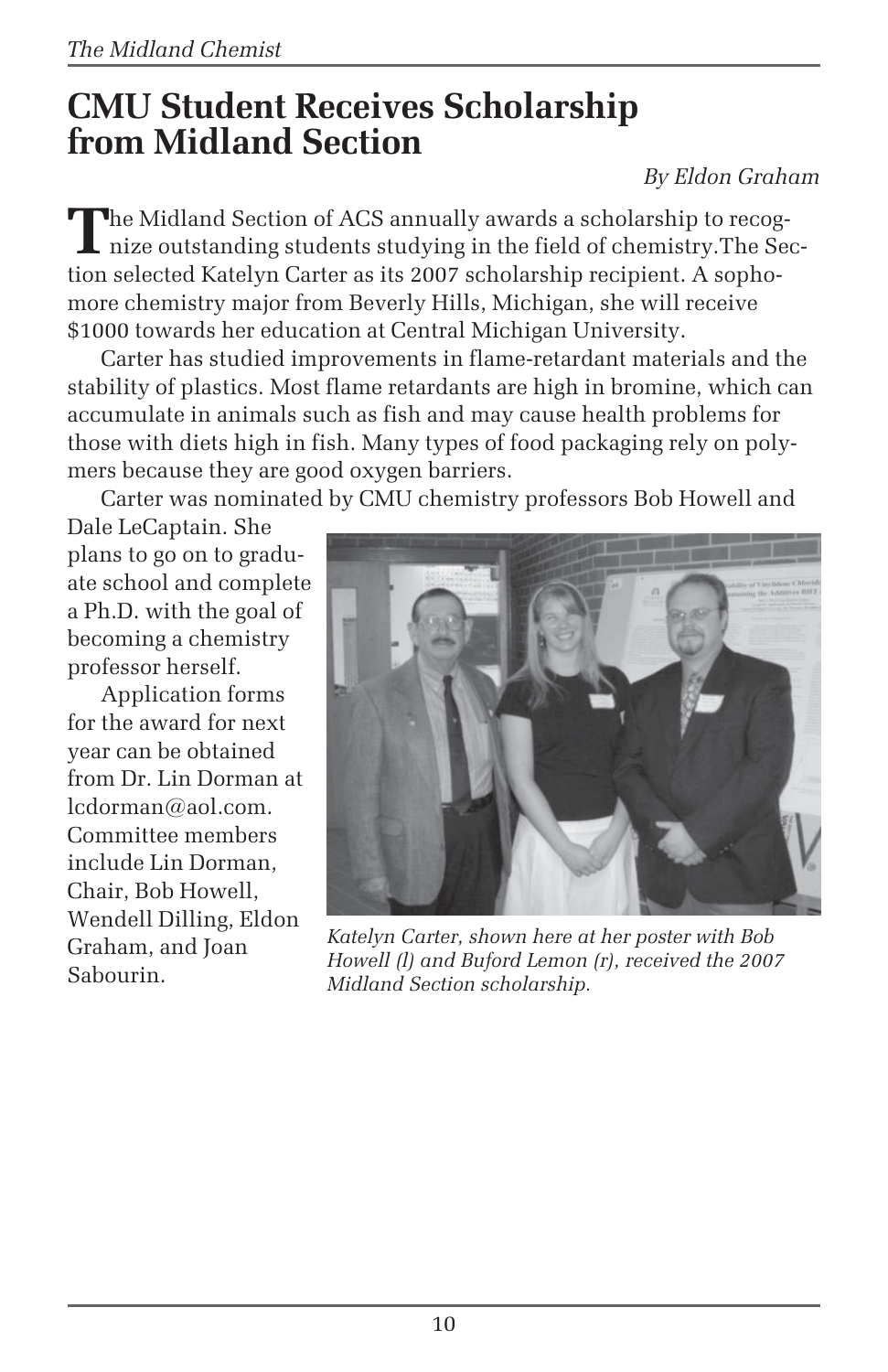# **Midland Section Participates in Educator's Open House**

#### *By Dee Strand*

**O**ur ACS Section participated in the Educator's Open House at the Midland Center for the Arts on September 28. The purpose of the event was to expose teachers and homeschoolers to all of the educational opportunities and resources available to them in the tri-county area. The event was sponsored by the Alden B. Dow Museum of Science & Art, and was free to the public. John Blizzard and Dee Strand presented a poster highlighting educational outreach activities available through our Section. They spoke with many area teachers and parents, emphasizing our Science Literacy program and other resources. In addition, Dow TV's "OnSite" program filmed an interview with Dee Strand, which should give our Section some great publicity regarding our educational outreach programs. This will be shown throughout Dow during National Chemistry Week.

# **2007 Midland Section Board Meetings Scheduled**

*By Dee Strand*

All meetings are Monday nights, from 7:00 to 9:00 p.m. Any Midland<br>Section members are welcome to attend.<br>Jan. 8 MidMichigan Innovation Center. 4520 E Ashman Rd. Midland Section members are welcome to attend.

- MidMichigan Innovation Center, 4520 E Ashman Rd, Midland; directions available at the Section web site http:// membership.acs.org/m/midl/
- Feb. 12 Delta College Midland Center, Room 106
- Mar. 12 Delta College Midland Center, Room 106
- Apr. 9 Delta College Midland Center, Room 106
- May 14 Delta College, University Center, Room TBD
- Jun. 11 Central Michigan University, Room TBD
- Aug. 13 Saginaw Valley State University, Room TBD
- Sept. 10 Delta College, Midland Center, Room TBD
- Oct. 8 Delta College, Midland Center, Room TBD
- Nov. 12 Delta College, Midland Center, Room TBD
- Dec. 10 Delta College, Midland Center, Room TBD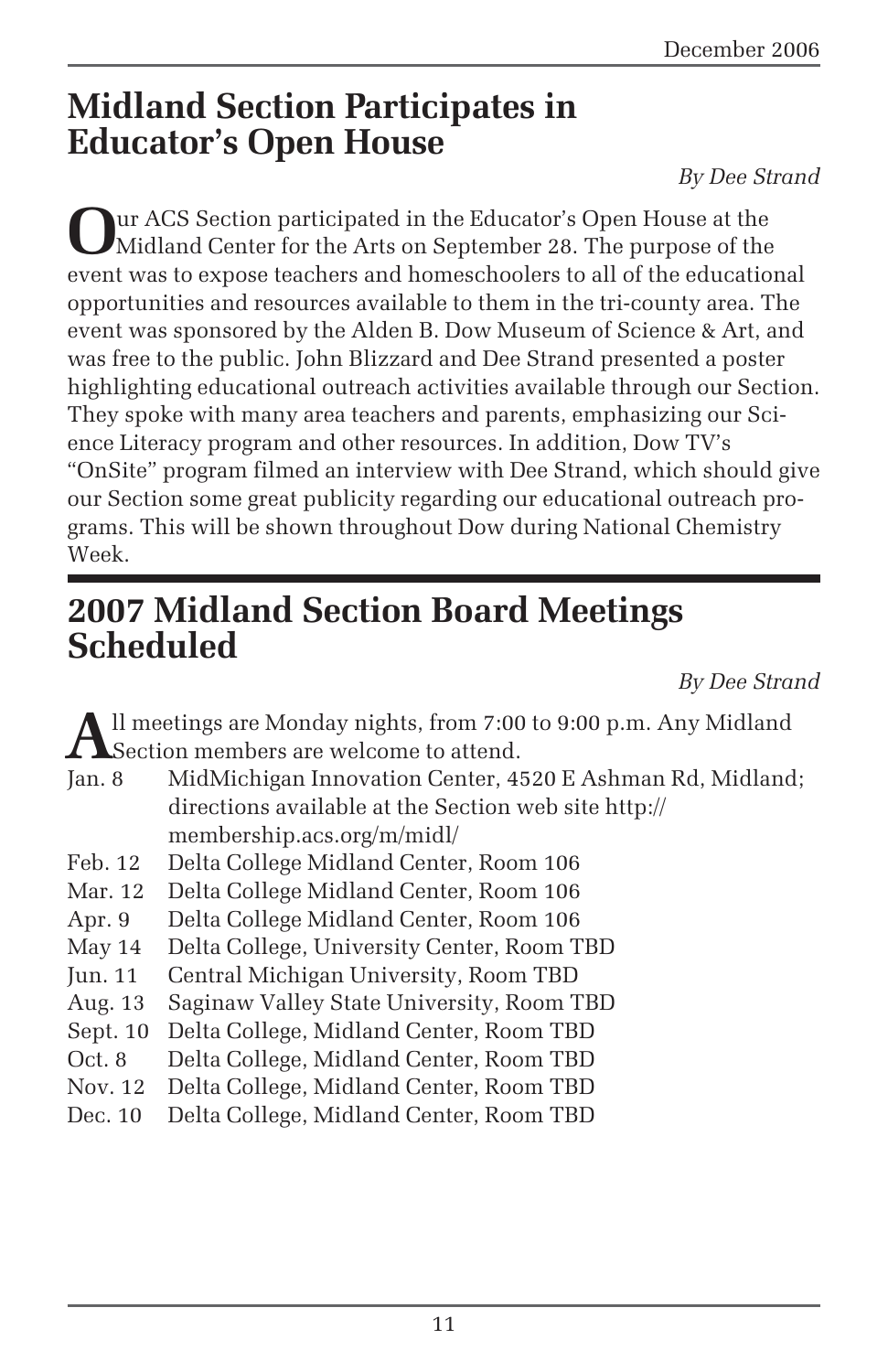# **2007 Board Members Announced**

#### *By Brett Zimmerman*

**O**n behalf of the Nominations and Elections Committee, I would like to thank all the candidates for agreeing to run this year for an elected position in the Midland Section of the American Chemical Society. To remain strong and vibrant, our society depends on volunteers. Your willingness to consider giving of your time and talent in the leadership of the Midland Section is a perfect example of this spirit. Board members for 2007 are shown below, with those elected this year in bold type. The director, councilor, and alternate councilor positions carry a term of three years (term ending indicated in parentheses); all others carry a one-year term.

| Chair          | Dee Strand                   |
|----------------|------------------------------|
| Chair-Elect    | <b>Dorie Yontz</b>           |
| Secretary      | <b>Beth Nichols</b>          |
| Treasurer      | Csilla Kollar                |
| Chair, NEC     | <b>Brett Zimmerman</b>       |
| Councilor      | Bob Howell (08)              |
|                | Tom Lane (07)                |
| Alt. Councilor | Dale LeCaptain (08)          |
|                | Gretchen Kohl (07)           |
|                |                              |
| Directors      | <b>Jennifer Dingman</b> (09) |
|                | Dale Meier (09)              |
|                | <b>Pat Smith</b> (09)        |
|                | Ann Birch (08)               |
|                | John Blizzard (08)           |
|                | Connie Murphy (08)           |
|                | Wendell Dilling (07)         |
|                | Steve Keinath (07)           |

The 2007 term of office begins January 1, 2007. All elected officers can obtain additional information on the bylaws and on their role and responsibilities on the Midland Section web site at http://membership.acs.org/m/ midl/leaders.htm. A list of 2006 officers and committee chairs can also be found on that page. For those who ran as candidates but were not elected (and for all members), please consider other volunteer opportunities within the Midland Section. Also, please consider running for elected office in the future!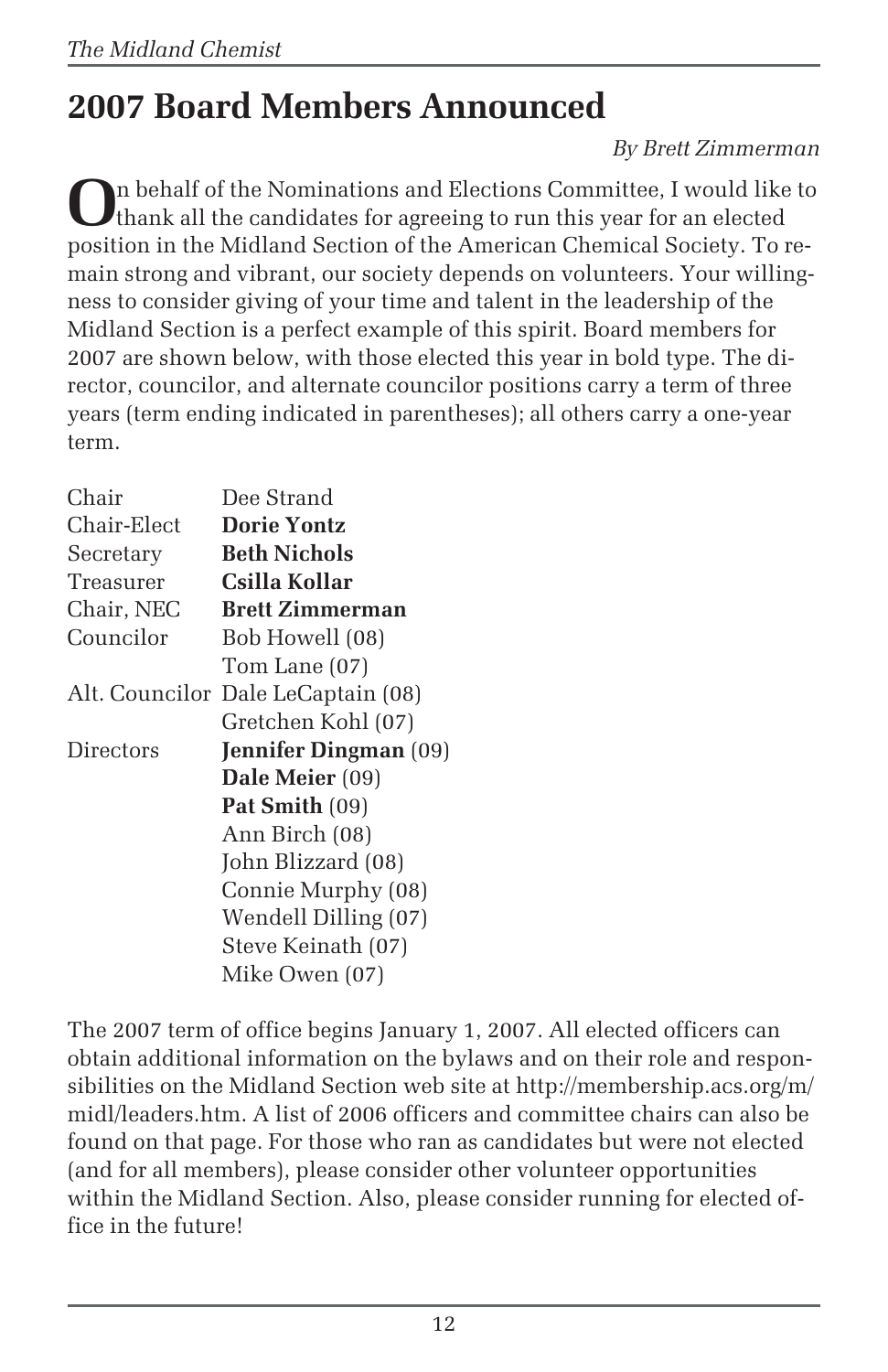## **Flanagan Discusses Science Education in Michigan**

Tike Flanagan, superintendent of public instruction for the State of Michigan, addressed a group of about 35 people on Monday, October 23, at the Midland Center for the Arts. The audience consisted of ACS members as well as local educators and administrators. Mike spoke about the changing high school graduation requirements and the challenges in implementation of these changes. The new high school graduation requirements require four credits of math including algebra I, geometry, and algebra II. Three credits of science are required including one credit of biology and one credit of either chemis-



try or physics. There are also requirements in areas beyond math and science, but they were not addressed in this talk.

Mike stressed the importance of raising the standards for high school graduates in the state. Historically, the economy and jobs in Michigan have depended on the automotive industry, and graduates (sometimes even high school dropouts) could get good-paying jobs in the automotive industry without a background in science and math. That is no longer the case. Not only are there a lot fewer jobs in the automotive manufacturing sector, but the remaining jobs require more extensive training in math and science.

Critics of the new standards claim that not all students will be able to complete courses such as algebra II and chemistry, and that we should be able to relax standards for those students. Mike gave examples where other states made it fairly easy for students to opt out of the "requirements" and explained that the requirements are meaningless if not enforced stringently. He feels that almost all students can complete these credits, but it may require different teaching methods to be effective for all students. Thus, we have a real challenge in recruiting high quality science and math teachers in all areas of the state. We also need to train new science and math teachers in many different methodologies to be successful with a diverse student base.

Michigan's new high school graduation requirements in math and science are the most stringent in the nation, and Mike believes that the future of our state's economy depends upon successful implementation. Professional organizations, such as ACS, can play a role in helping science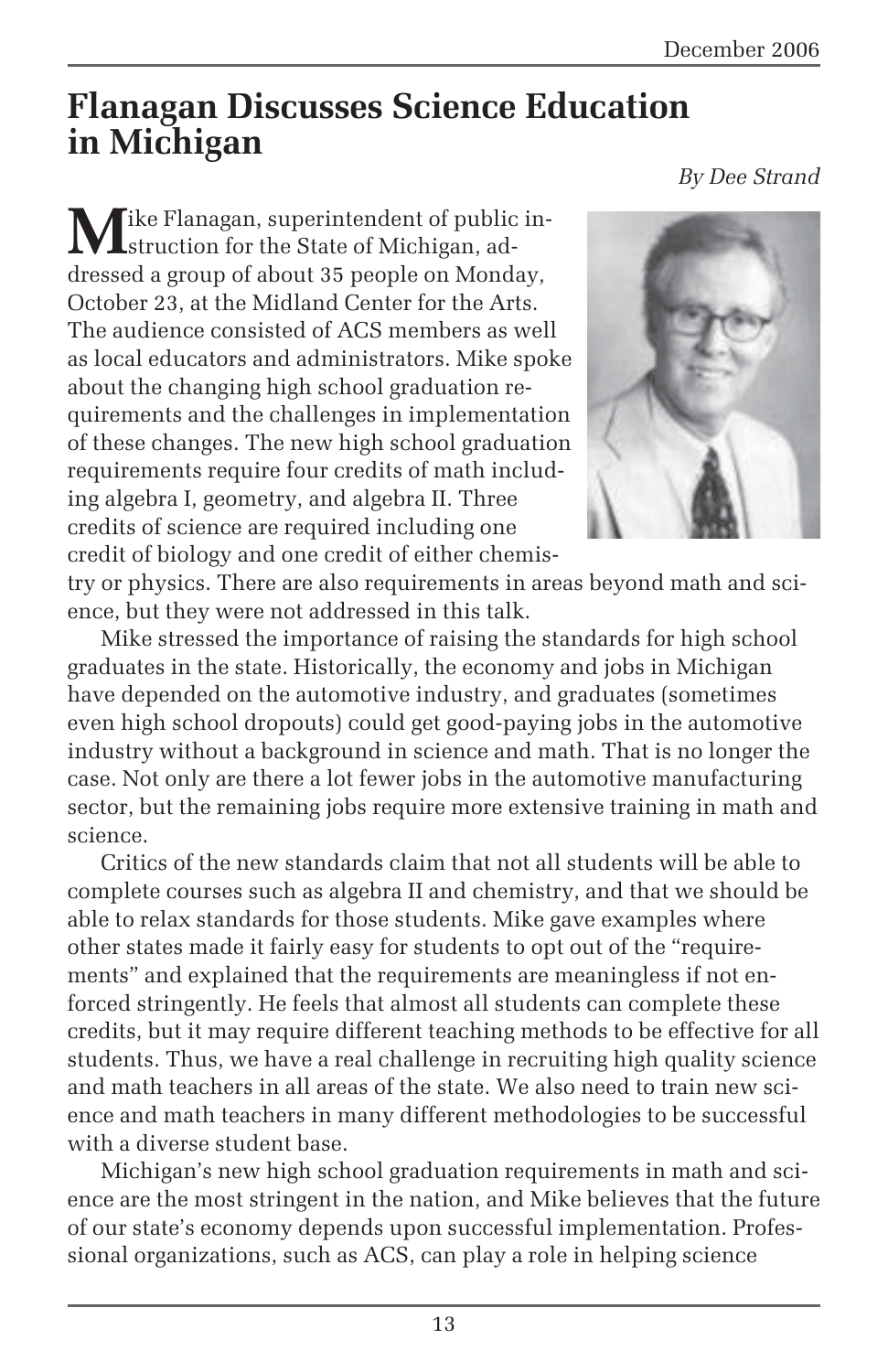teachers with hands-on methods of teaching, in providing practical examples of the importance of math and science, and in mentoring/tutoring resources.

Mike was appointed state superintendent of public instruction by the State Board of Education on May 18, 2005. He directs the Michigan Department of Education, chairs the State Board of Education, and advises the State Board of Education, the governor, and the state legislature regarding public education in Michigan.

Prior to his appointment, Mike served as the executive director of MASA and MAISA, which serve Michigan public school superintendents and intermediate school districts in the state. These two statewide organizations develop leadership and unity within their memberships to achieve the continuous improvement of public education in Michigan. He has been honored as executive director emeritus by those organizations.

# **ACS Launches Social Networking Site**

*From National ACS*

In late 2006, the American Chemical Society launched a new social net working site targeted to professionals, students, and researchers intern late 2006, the American Chemical Society launched a new social netested in and working in biotechnology.

BiotechExchange.org provides individuals the opportunity to meet, dialogue, discuss, debate, and interact with other researchers and professionals involved in discovery and process development for the pharmaceutical and bio-based materials industries. BiotechExchange.org provides a forum to share information, identify opportunities, and seek collaborations with fellow scientists and industry professionals. Features on the site include:

- Pre-meeting information from event organizers
- On-site blogs from event attendees
- Virtual poster sessions (including peer-review)
- Audio casts, news feeds, and journal article summaries

In addition, the site will permit the creation of special interest groups. These enable smaller collections of individuals to gather and share specialized information of interest. More information regarding the creation of groups may be found at www.biotechexchange.org.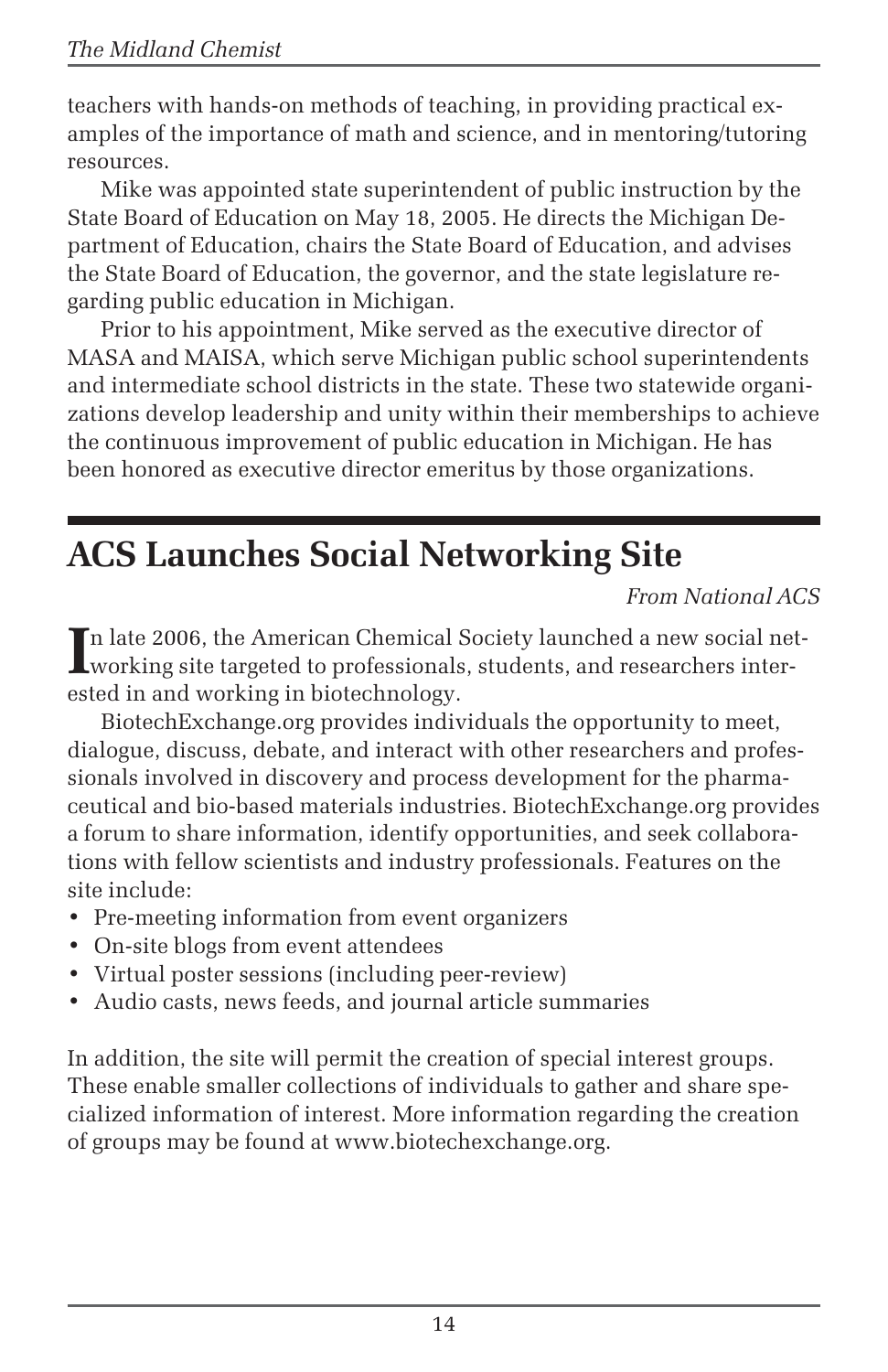# **Dr. Dale Meier Receives TPE Award**

*Adapted from Rubber Division Web Site*

**D**r. Dale J. Meier, distinguished MMI fellow, professor, and program manager at Michigan Molecular Institute, has been chosen to receive the 2007 Chemistry of Thermoplastic Elastomers Award. This award honors significant contributions to the advancement of the chemistry of TPEs. It is sponsored by Advanced Elastomer Systems and includes a \$4000 honorarium.

Dale received his Ph.D. from the University of California at Los Angeles in 1951 after obtaining his M.S. and B.S. at the California Institute of Technology. He joined ACS in 1958.



He joined Shell Chemical in 1951 as a physical chemist. He was named supervisor of research in 1956 for Shell, a position he held until 1968. In 1968–69 he was a visiting scientist at Koninklijke/Shell in The Netherlands. He returned to Shell in California in 1969 and was a project leader and supervisor of research before joining Michigan Molecular Institute in 1972.

Along with his work at MMI, he currently is adjunct professor at Michigan Technological University, Case Western University and Central Michigan University. He has edited two books and authored over 90 papers and patents on polymer physics, block copolymers, silicone chemistry, polymer rheology, and inorganic and colloid chemistry. His paper "Theory of Block Copolymers," (*J. Polymer Sci.* C 26, 81, 1969) was selected as one of the 12 most significant papers published in the past 50 years by the journal in 1997. He won a Midland Section, ACS research award in 1993 and a teaching award in 2003.

#### **IMPACT ANALYTICAL:**

MORE THAN A TESTING LAB - YOUR RESEARCH PARTNER

Our specialty: Using the best instruments and our collective years of staff experience to solve real-life, production-halting, career-threatening, boss-panicking problems. Quickly. Affordably. Authoritatively.

# BRING ON THE TOUGH PROBLEMS.

1910 W. St. Andrews Rd., Midland, MI 48640 Phone: 989-832-5555 info@impactanalytical.com

Fax: 989-832-5560 www.impactanalytical.com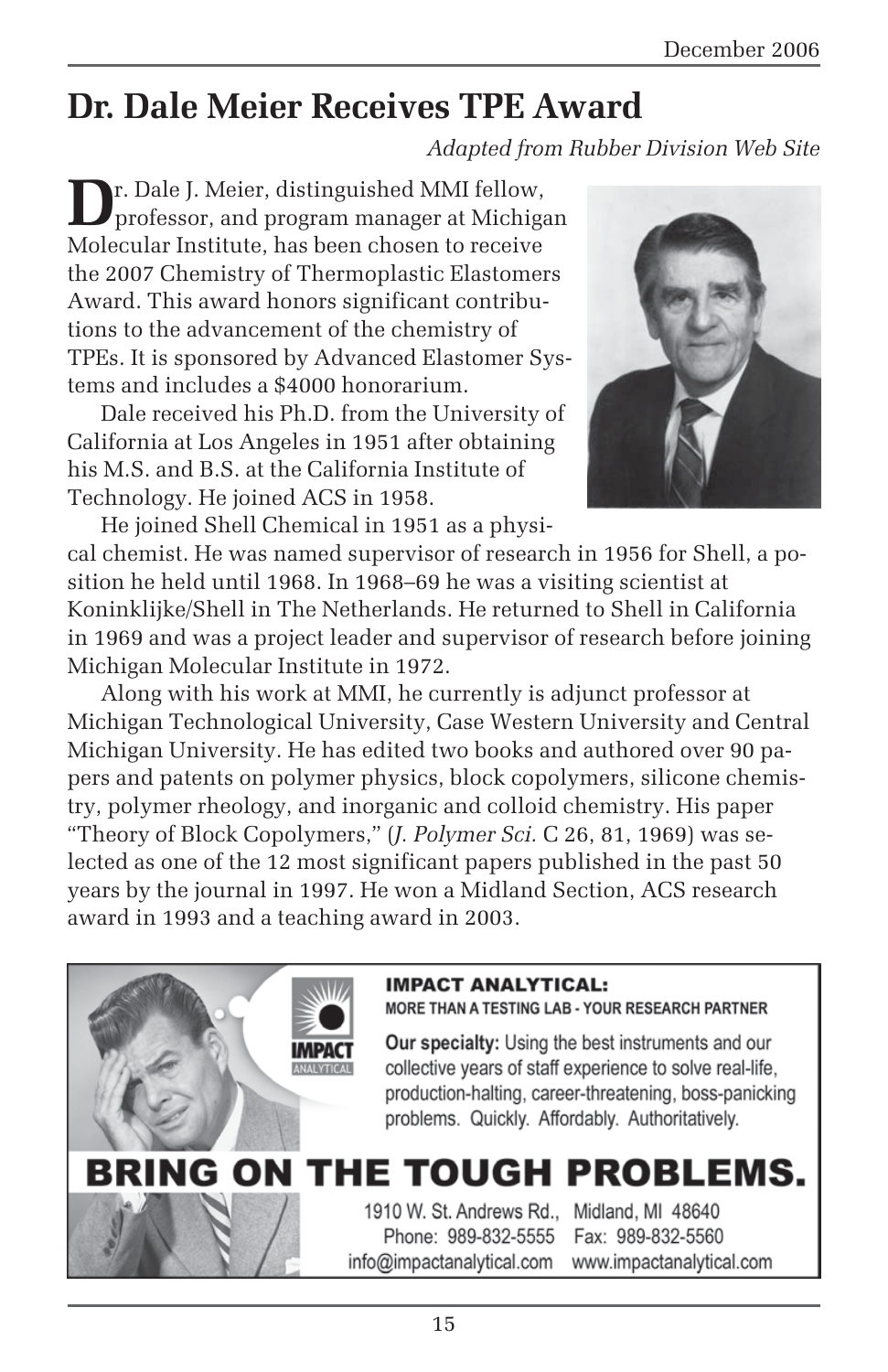# **What's Up with MMTG?**

*By Becky Swanson*

**M**MTG sponsored a summertime outdoor lunch in August featuring the Midland R/C Modelers Club. Due to weather conflicts the event was rescheduled from July, but we still had good attendance (about 20 people of which seven were new members!). A few of the R/C Modelers Club members volunteered to present an overview of their radio-controlled model aircrafts and pro-



*Janet Smith, the chair of TECH, presents Becky Swanson of MMTG with the TECH award for consistently providing TECH leadership and representation.*

vided a great demonstration of their flying capabilities for the attendees.

If you didn't attend the National ACS meeting in San Francisco you should put it on your list of things to try! MMTG was well represented at the national meeting. TECH offered leadership training and hosted a

presidential panel discussion. The leadership training allowed officers of several TAGs (technician affiliate groups) to exchange programming ideas. Also, TECH presented MMTG with an award for "Consistently Providing TECH Leadership and Representation." A poster was presented on behalf or 2005."



MMTG titled "MMTG in *the "MMTG in 2005" poster at the 2006 Fall Scientific Dave Stickles, Deb Mendrick, and Pam Slavings with Meeting.*

MMTG presented the 2006 Outstanding Technology Student Award to Phillip Jerewski at the Fall Scientific meeting. See page 9 for more details.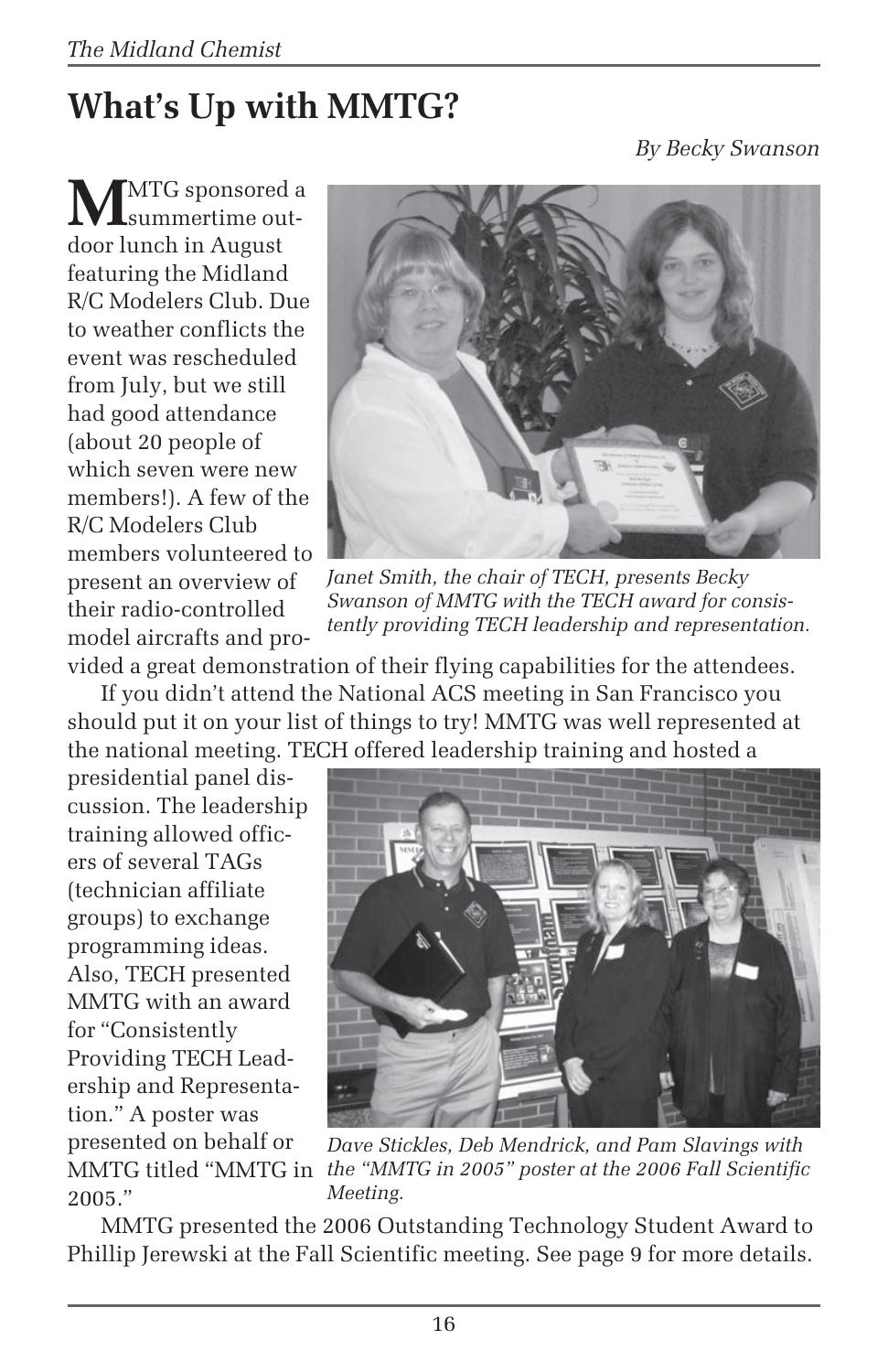The 2007 MMTG officer elections have been held, and the new officers will be announced soon. We are taking suggestions for seminars and events for next year; please contact Deb Mendrick with your suggestions at dmendrick@dow.com. A year-end luncheon is being planned for member appreciation, volunteer appreciation, and for time to get to know the 2007 MMTG board. Hope to see you there!

# **CMU ACS Affiliate Receives "Outstanding" Award**

*Adapted with permission from the Midland Daily News*

**Pentral Michigan University's ACS Student Affiliate has been selected** to receive an outstanding award for its chapter conduct during the 2005–2006 academic year. It is the third consecutive year the student affiliate has received the honor. The winning chapters will be honored March 25, 2007, at the ACS national meeting in Chicago.

The CMU chapter brings guest speakers to campus, organizes spring and fall picnics, and attends local, regional, and national meetings. The group participates in the American Cancer Society's Relay for Life and conducts educational programs for local students.

In addition to being recognized by their peers and ACS members, this award brings the student affiliate members a note of accomplishment in *C&EN* and *Chemistry* publications.



Living. Improved daily.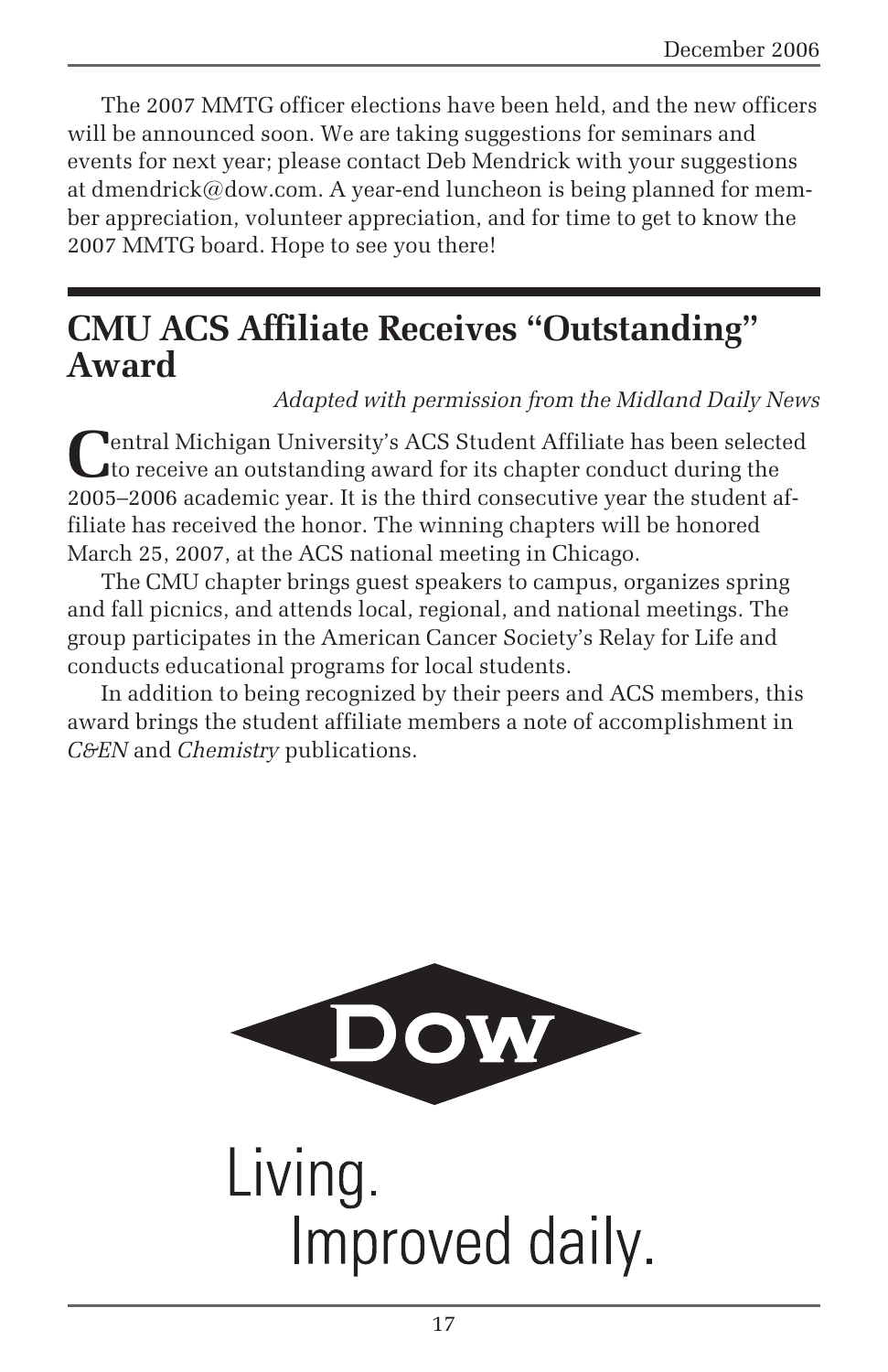# *Letter to the Editor* **ACS Election Procedures Need Revision**

*By Wendell Dilling*

The results of the recent four-way election for ACS president-elect (1) show one of the reasons why ACS election procedures should be revised. The extra expense and work required for the run-off election could have been avoided if multiple-choice voting (instant run-off) had been used. ACS already uses multiple-choice (second-choice) voting when there are three candidates for president-elect or district director to avoid having a candidate elected by a minority of voters. All that would have been required in the most recent election was a second and third choice by each voter. The general procedure and rationale for instant run-off elections were outlined previously (2,3).

Another recent example of a separate run-off election that could have been avoided occurred in the 2004 District IV Director election (4).

A second problem with ACS elections involves directors-at-large. A majority vote is not required for their election. Two recent examples where candidates won election with less than a majority, 47% (3) and 44% (5), occurred in 2004.

A bylaw amendment has been proposed to correct the problem of director-at-large elections by less than majorities. However, this proposal still does not correct all possible situations. If two directors are being elected from four or more candidates, the proposal would allow a director to be elected by less than a majority. The proposal also requires a separate run-off election when there are four or more candidates for a single director-at-large position and no candidate receives a majority.

These problems could be solved with bylaw amendments that allow multiple-choice votes for *all elected offices* according to the following formula:  $C - E = N$ , where C is the number of candidates, E is the number of candidates to be elected, and N is the number of choices a voter can make. For example, the most recent election for director-at-large had seven candidates for three positions (1). If members could have voted for first, second, third, and fourth choices  $(7 - 3 = 4)$  the three directors would have been elected without a separate run-off, and all three would have been elected by a majority of voters. This procedure turned out to be unnecessary in this most recent election, as all three directors elected received support from >50% of the voters (councilors). However if 12 or more councilors had switched one of their votes from the third-place finisher to other candidates, the third-place finisher would have been elected by <50% of the voters.

The procedure for counting votes in multiple-vote elections is the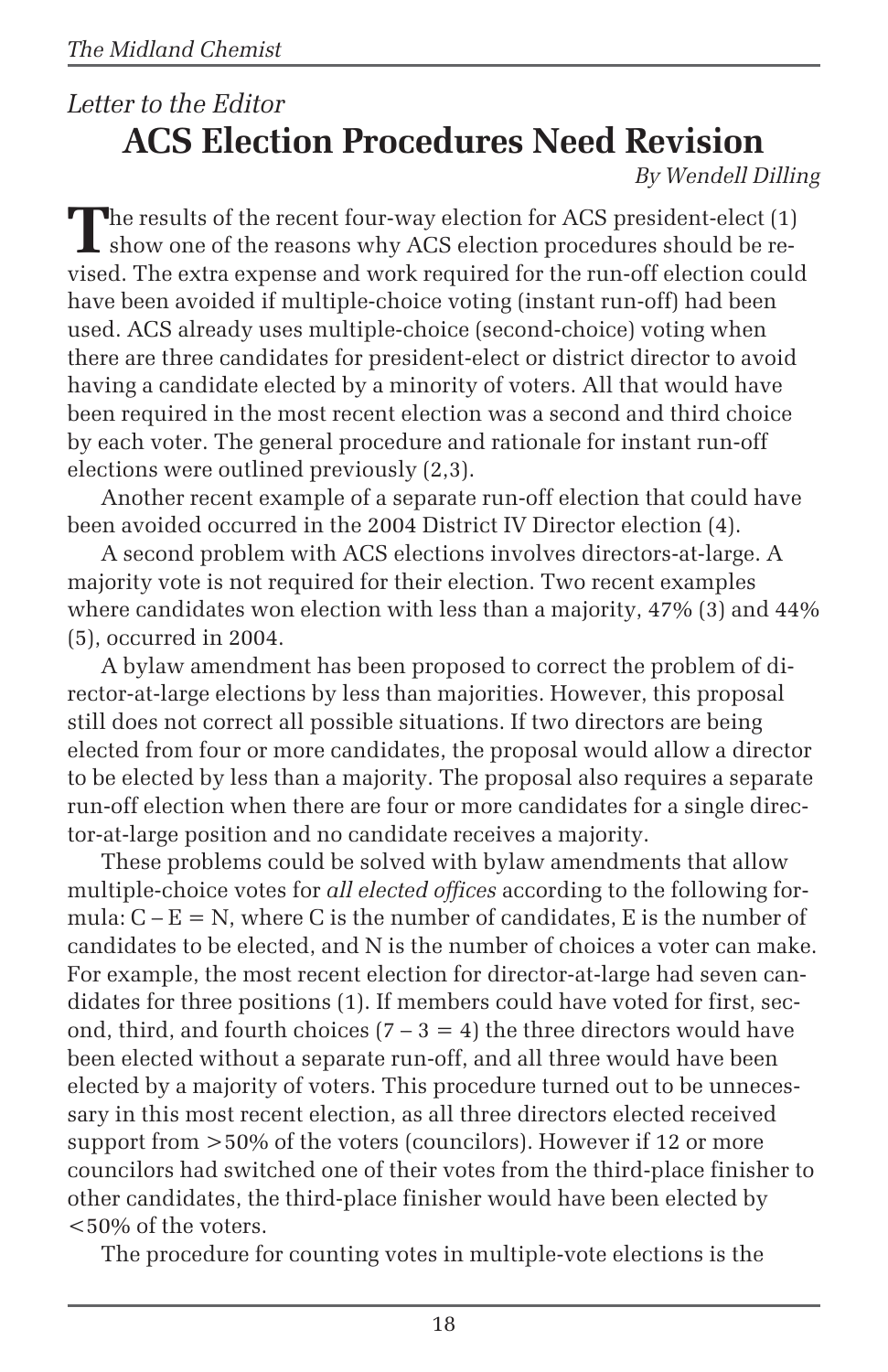same as that already used for three-way elections except the procedure is repeated more than once. The candidate with the fewest first- or highestchoice votes is eliminated in each step and the second- or second-highestchoice votes on those ballots, where the eliminated candidate was the first or highest choice, are added to the other first- or highest-choice votes for the remaining candidates. The procedure is continued until the required number of candidates to be elected have each received >50% of the vote.

In summary, the bylaws should be amended to take care of all election possibilities to ensure election by majority and avoid unnecessary separate run-off elections.

1. Raber, L. *C&EN*, Nov. 13, 2006, page 12.

2. Dilling, W.L. *Abstr. Pap.-Am. Chem. Soc.* 2001, 222nd, HIST 48.

3. Dilling, W.L. *C&EN*, Mar. 29, 2004, page 4.

4. Raber, L. *C&EN*, Jan. 10, 2005, page 11.

5. Raber, L. *C&EN*, Nov. 22, 2004, page 16.

*Wendell L. Dilling, 1810 Norwood Dr., Midland, MI 48640-2530 Home phone: 989-631-1621*

# **Historical Articles Available**

*By Wendell Dilling*

The presentations given by Etcyl Blair (History of Chemistry at Dow),<br>Jim Falender (History of Chemistry at Dow Corning), and Bob Howell<br>
Sales **Property at Dow Corning**), and Bob Howell (Chemistry Programs at Section Academia) at the Central Regional ACS Meeting in Frankenmuth last May are available on the Section web site (http://membership.acs.org/M/Midl/about.htm).

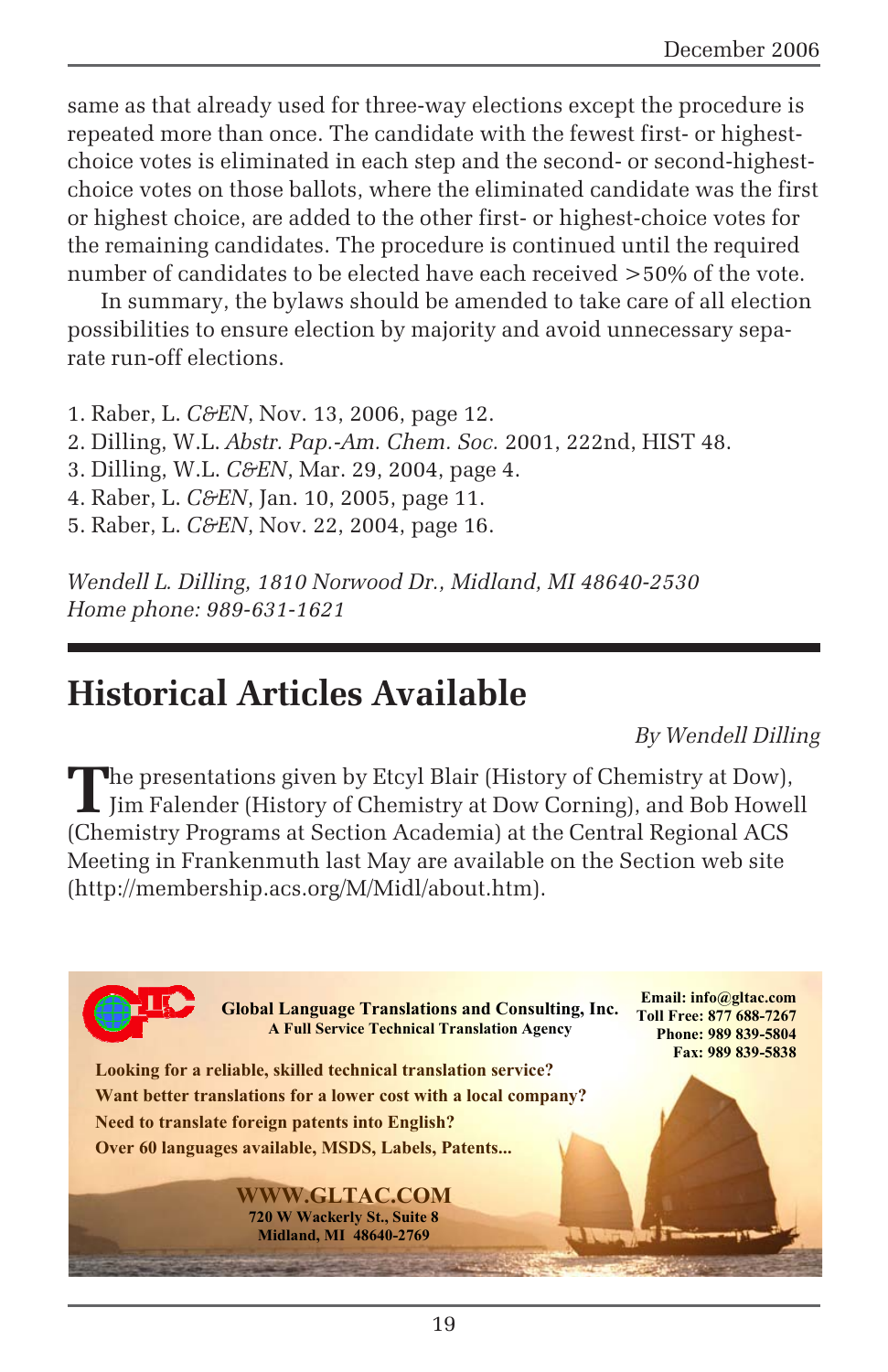# **Councilor's Report from the 232nd ACS National Meeting**

*By Thomas Lane*

### **San Francisco, California, September 10–14, 2006**

The Midland Section won four ChemLuminary Awards including Best<br>Medium Size Section, Disability Program, Younger Chemist Program, and High School Program. The Section was nominated for a total of seven awards. Well done Midland Section!!

### **Actions of the Council** *Election Results*

- The Committee on Nominations and Elections presented the following slate of nominees for membership on the Committee on Committees for the 2007–2009 term: Theodore M. Brown, H. N. Cheng, Milagros Delgado, Alan M. Ehrlich, Roland F. Hirsch, Neil D. Jespersen, Melanie J. Lesko, Vincent M. Mautino, Les W. McQuire and Charles F. Rowell. By written ballot the Council elected H. N. Cheng, Milagros Delgado, Neil D. Jespersen, Les W. McQuire and Charles F. Rowell.
- The Committee on Nominations and Elections presented the following slate of nominees for membership on the Council Policy Committee for the 2007–2009 term: Martha L. Casey, Dwight W. Chasar, M. Elizabeth Derrick, Thomas R. Gilbert, Joe W. Hightower, Barbara J. Peterson, Robert A. Pribush, and H. David Wohlers. By written ballot the Council elected Martha L. Casey, M. Elizabeth Derrick, Thomas R. Gilbert and Joe W. Hightower.
- The Council Policy Committee presented the following slate of nominees for membership on the Committee on Nominations and Elections: V. Dean Adams, G. Bryan Balazs, Merle I. Eiss, Marie G. Hankins, Charles P. Rader, Barbara A. Sawrey, Sharon P. Shoemaker, Herbert B. Silber, Ellen B. Stechel and Don B. Weser. By written ballot the Council elected Merle I. Eiss, Barbara A. Sawrey, Sharon P. Shoemaker, Herbert B. Silber and Ellen B. Stechel.

### *Candidates for President-Elect and Board of Directors*

The candidates for the fall 2007 ACS national election were announced as follows:

#### • **President-elect 2007**

Bruce E. Bursten, University of Tennessee, Knoxville Yorke E. Rhodes, Retired, New York University, New York Bassam Z. Shakhashiri, University of Wisconsin, Madison James A. Walsh, Retired, John Carroll University, Florida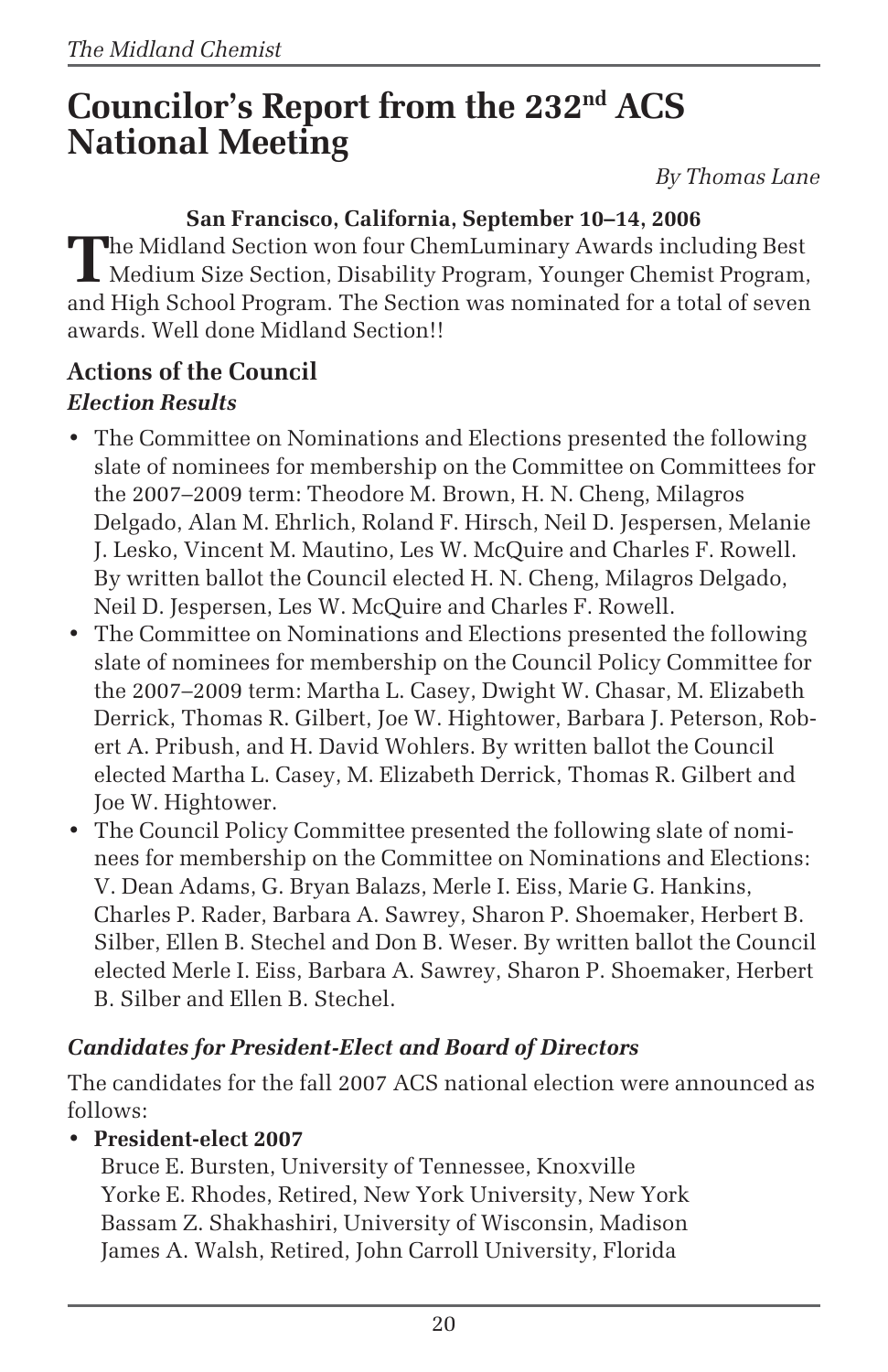#### • **Director-at-Large 2007–2009** William H. (Jack) Breazeale, Jr. College of Charleston, South Carolina Dennis Chamot, National Research Council, Washington, D.C. Peter K. Dorhout, Colorado State University, Ft. Collins Paul R. Jones, University of North Texas, Denton Valerie J. Kuck, Retired, Bell Labs, New Jersey Dorothy J. Phillips, Waters Corporation, Massachusetts Marinda L. Wu, Science is Fun! Company, California • **Director, District I 2007–2009** Thomas R. Gilbert, Northeastern University, Boston Anne T. O'Brien, Consultant (Retired, Wyeth-Ayerst Research), Tarrytown

• **Director, District V 2007–2009** John E. Adams, University of Missouri, Columbia Judith L. Benham, Retired, 3M Company, Minnesota

### *Petitions for Consideration*

The Council received three petitions for consideration: Petition on Election Procedures 2006; Petition on Multi-Year Dues; and Petition on Rules for Nominating Members of Nominations and Elections for National Offices. A brief discussion ensued on the Petition on Rules for Nominating Members of Nominations and Elections for National Offices. Action is expected on these petitions at the 2007 spring national meeting in Chicago.

### *Committee Review and Committee Change in Status*

As part of a regular review, the Council voted to continue the Committee on Public Relations and Communication, the Committee on Environmental Improvement, and the Committee on International Activities subject to concurrence by the Board of Directors. The Council also voted to support the request of the Committee on Community Activities that its status be changed from an "other committee" of the Board to a joint Board-Council Committee. The purpose of the Committee on Community Activities is to improve the public perception of chemistry by providing programs to connect chemists with their communities.

### *Governance Review*

The Council received a report from the Council Policy Committee on activities related to Governance Review. The Board-CPC Governance Review Task Force generated 23 ideas following initial interaction with the Board, Council, committees and other interested members. A joint meeting of the Board of Directors and CPC was held at this meeting to prioritize the 23 ideas into three categories: to advance the idea as worthy of further con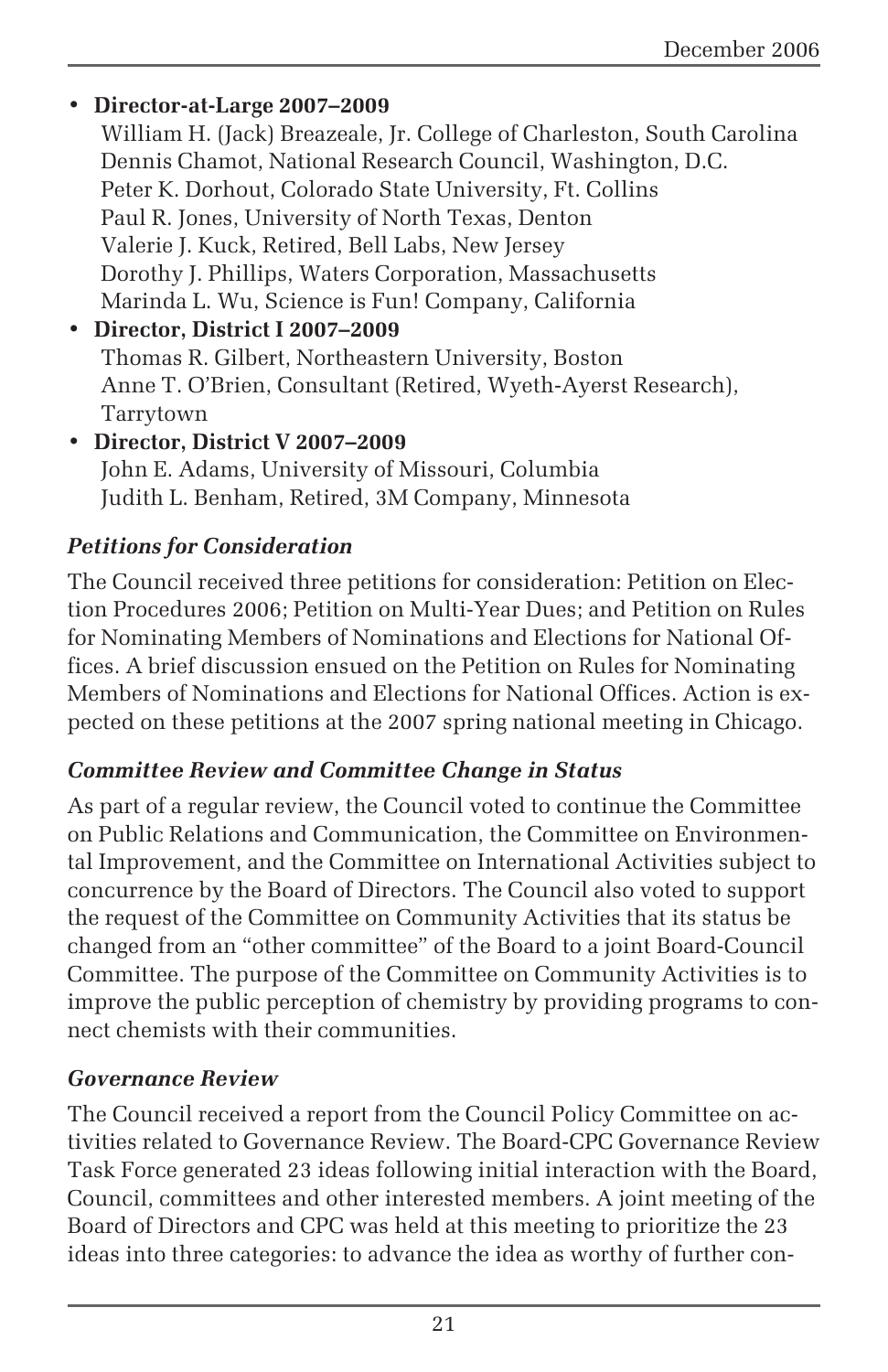sideration by the cognizant committee and/or interested groups; to refine the idea which will be sent back to the Governance Review Task Force for further consideration; or to place the idea in a "stop" category as an idea that will receive no further consideration as part of the governance review. Councilors received a listing of the 23 ideas organized into the three categories as prioritized jointly by the Board and CPC.

### *Registration Report and 2007 National Meeting Registration Fee*

As of September 12, 2006, the ACS fall national meeting had attracted 15,603 registrants. Totals in select categories are as follows: Regular attendees 9,373; Students 3,350; Guests 510; Exhibit Only 504; and Exhibitors 1,666. The Committee on Meetings and Expositions reported that national meeting financial targets continue to be met, and therefore recommended to the Board of Directors that there be no increase in national meeting registration fees for 2007.

### *The Society's Membership*

The Committee on Membership Affairs reported that through August 2006, a record 12,137 new applicants have been added to the Society's membership, and that the Member-Get-A-Member campaign is well on its way to the goal of 1,000 new members in this year.

### *Special Discussion Item*

A special discussion item was again put on the Council agenda. The discussion focused on ensuring the American Chemical Society's future by engaging younger members throughout the Society's volunteer leadership. ACS President E. Ann Nalley framed the discussion by presenting the results of a councilor survey on the topic and many councilors offered useful comments and suggestions.

### *Review of the Chemical Professional's Code of Conduct*

The Committee on Economic and Professional Affairs submitted its latest version of the Chemical Professional's Code of Conduct for Council review. This document offers guidance for Society members in various professional dealings, especially those involving conflicts of interest.

### **Actions of the Board of Directors** *The Board's Committees and Task Forces*

The Board of Directors voted to recommend a nominee for both the 2007 Perkin Medal and the 2007 Othmer Gold Medal. The Perkin Medal, the highest award of the Society of Chemical Industry, is awarded for outstanding contributions to American industrial chemistry. The Othmer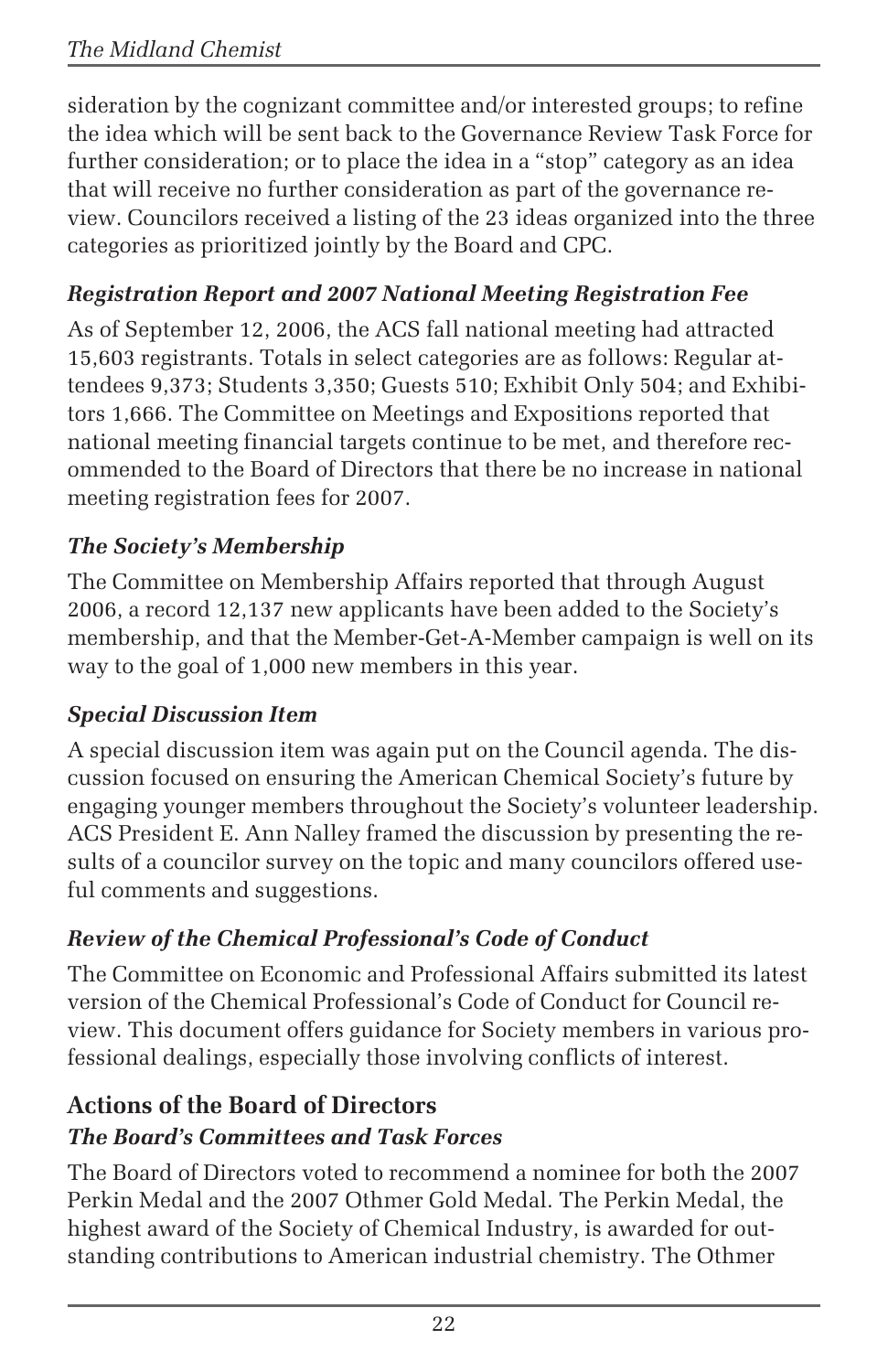Gold Medal recognizes a chemical scientist of multiple talents and achievements and is awarded by the Chemical Heritage Foundation. The Board also received a report from the ACS Petroleum Research Fund Steering Committee. The Steering Committee has been charged with developing a set of focusing proposals that will be important to the future success of the Fund.

On the recommendation of the Board Committee on Professional and Member Relations, the Board voted the following:

- To approve revisions to the Guidelines for Society Cosponsorships with other organizations.
- To proceed with "phase one" plans to arrange the 2008 ACS/AIChE joint meeting, which involves working within the framework of the cosponsorship guidelines, engaging the support of the relevant technical divisions, and developing a suitable budget.
- To approve the request for cooperative cosponsorship of Pacifichem 2010, to be held December 14–19, 2010, in Honolulu, Hawaii, contingent upon approval of an acceptable budget for the conference.

The Board received and expressed support for a report presented by its Contingency Planning Working Group. The Contingency Planning Working Group was charged with developing a set of actions that could be undertaken if risks became reality for the Society. The Board's Task Force on the Timing of Committee Appointments also presented a report. This task force was asked to review the timing of committee appointments and seek opportunities to engage the Board Chair and President earlier in the appointment process. The Board also discussed plans for a third conference in Malta entitled, *Frontiers of Chemistry III: Research and Education in the Middle East* and agreed to recommend inclusion of \$50,000 for this meeting in the 2007 budget. The conference will take place in December 2007.

#### *The Society's Mission*

On the recommendation of the Committee on Planning, the Board voted to adopt a revised ACS mission statement: *"To advance the broader chemistry enterprise and its practitioners for the benefit of Earth and its people."*

### *The Society's Publications*

The Board voted to approve the reappointment of several of its journal editors.

### *The Society's Staff*

The Board received a report from the Executive Director/CEO and several of her senior staff members on the activities of the Publications Division, Chemical Abstracts Service, Human Resources, the Web Presence Project,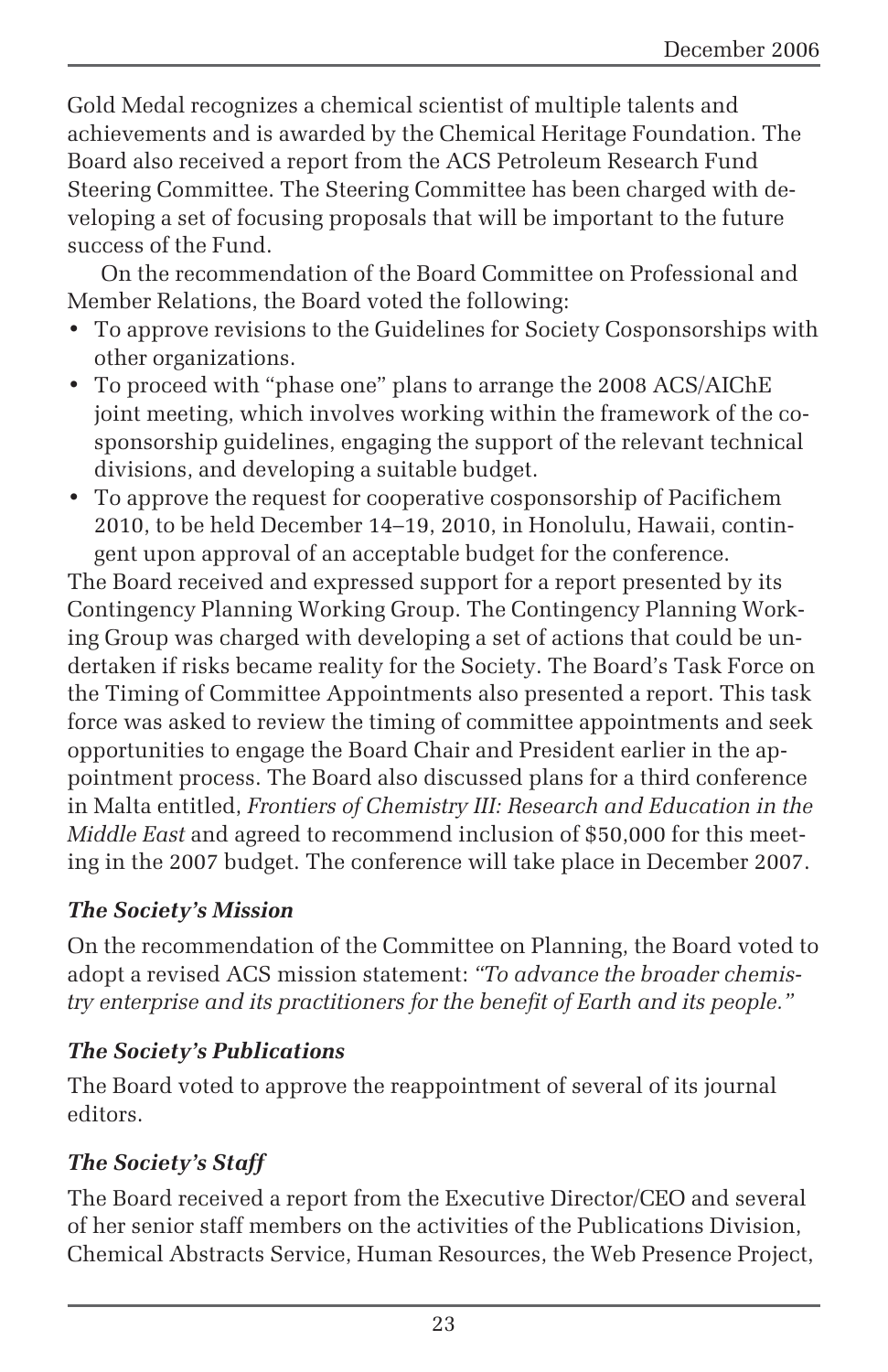and the Society's General Counsel. On the recommendation of the Committee on Executive Compensation, the Board agreed to a proposed list of 2007 organizational objectives. The Board also received a status report from its consultants, who are helping to review the Society's executive compensation system. The compensation of the Society's executive staff receives regular review by the Board.

### *The Society's Finances*

The Board, through the Committee on Budget and Finance, voted to approve funding requests for the Society's Green Chemistry Institute and for workshops with Hispanic and Native American-serving institutions and to include these funding amounts in the Society's 2007 proposed operating budget.

The Board also received a report from the Program Review Advisory Group (PRAG). PRAG is charged with reviewing programs of the Society (with some exceptions) on a periodic and regular basis.

# **Midland Section ACS Open House**

*By Dee Strand*

A bout 40 people attended the ACS Open House at Plymouth Park in<br>Midland on October 26. The open house was open to ACS members and nonmembers. The event was organized as a way to engage recipients of the 2005 survey that was conducted to determine what ACS activities people valued most, and what activities they wanted to become more involved in. An e-mail was sent to all survey recipients thanking them for their input, reminding them of what they wanted to get involved in, and inviting them to the ACS Open House. In addition, the event was publicized locally for all who wanted to attend.

Posters and 2005 Luminary Awards were shown at the Open House, so that attendees could get a better understanding of the types of events that our chapter organizes and participates in, and of the caliber of our section. Sign-up sheets were provided so that attendees could volunteer for several National Chemistry Week events.

This was a new event for our section, and will be repeated in 2007 with the addition of a "Meet the Candidates" opportunity, as we will hold the Open House earlier in the season and encourage all candidates running for a Section position to attend and meet people.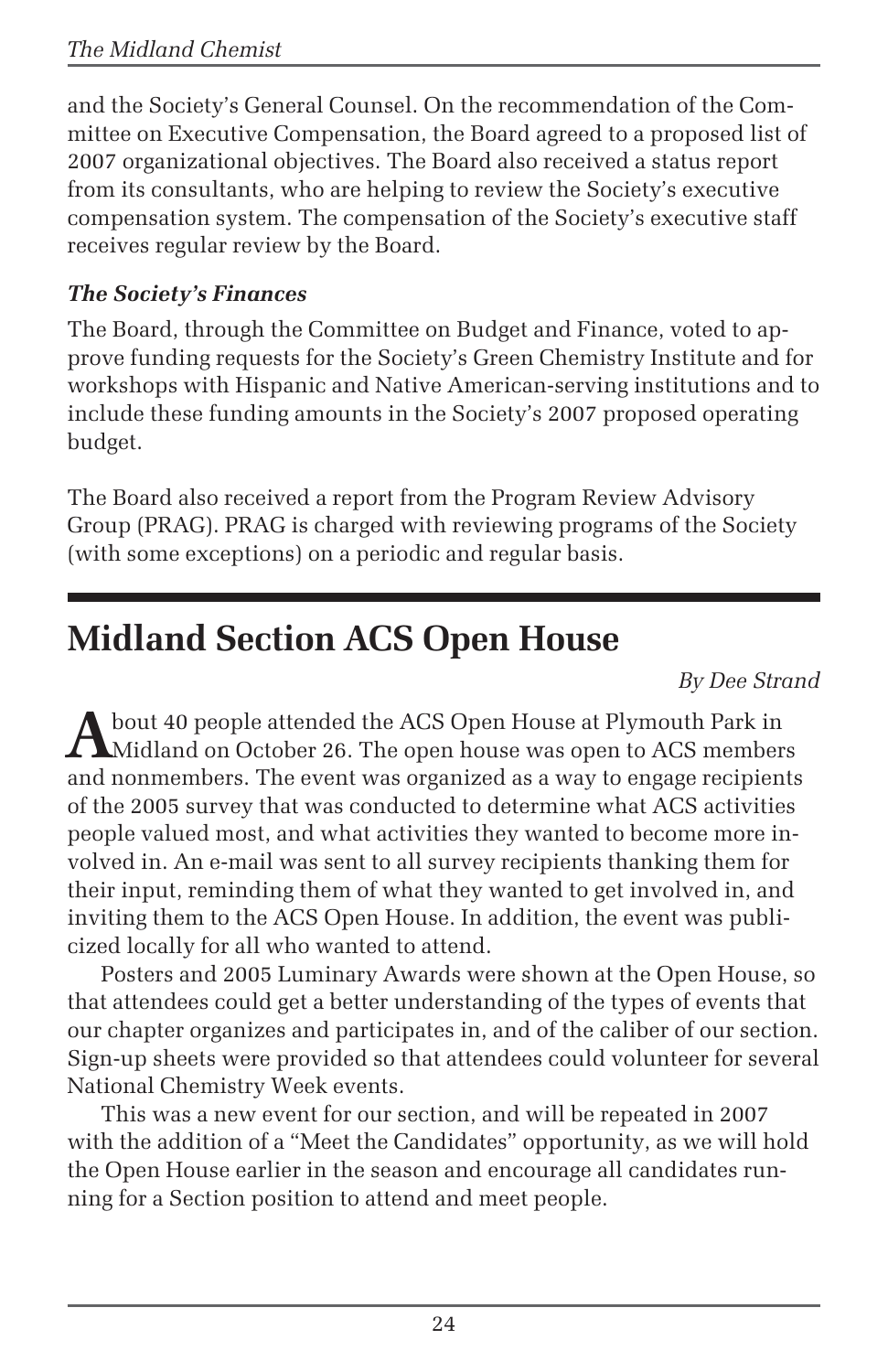# **In Past Issues of** *The Midland Chemist*

*By Wendell L. Dilling, Midland Section Historian*

- **40 Years Ago This Month**—In The Chairman's Column, by M. Chamberlain: "'Don't come to me once a year and tell me how much you want to attend a National ACS meeting, if you haven't shown interest in Local Section activities throughout the rest of the year.' This is about the way one of my supervisors phrased it, when I first started to work as a chemist."
- **30 Years Ago This Month**—In 1982 Central Regional Meeting in Midland, by Wendell L. Dilling: "The 14th Central Regional ACS Meeting will be held here in 1982. Although this meeting is over five years away, I believe that now is not too early to give some thought to its general planning. The Midland Section Board of Directors approved making the offer to host a Central Regional Meeting in October, 1973. Having a Regional ACS Meeting in Midland will provide an opportunity for a large number of our local section members to attend and participate at relatively little expense."
- **20 Years Ago This Month**—In 1990 Volunteers Requested, by Pat Dreyfuss, General Chairman: "In 1990, the Midland Section will host the 22nd Central Regional Meeting. Planning for this meeting in 1990 is underway. Anyone interested in serving on a committee is invited to contact the general chairman. The 1990 Regional Meeting will give the Midland Section an opportunity both to increase its own visibility and to highlight local chemical institutions and industries. We look forward to your participation."
- **10 Years Ago This Month**—In From the Chair, by Thomas Lane: "I have just received wonderful news from the Office of Public Outreach and the National Historic Chemical Landmarks Program. The Herbert H. Dow bromine process (Bromine by Electrolysis, 1891) has been designated a National Historic Chemical Landmark by the Advisory Committee of the ACS National Historic Landmarks Program. A celebration is being planned to commemorate this historic site and event."